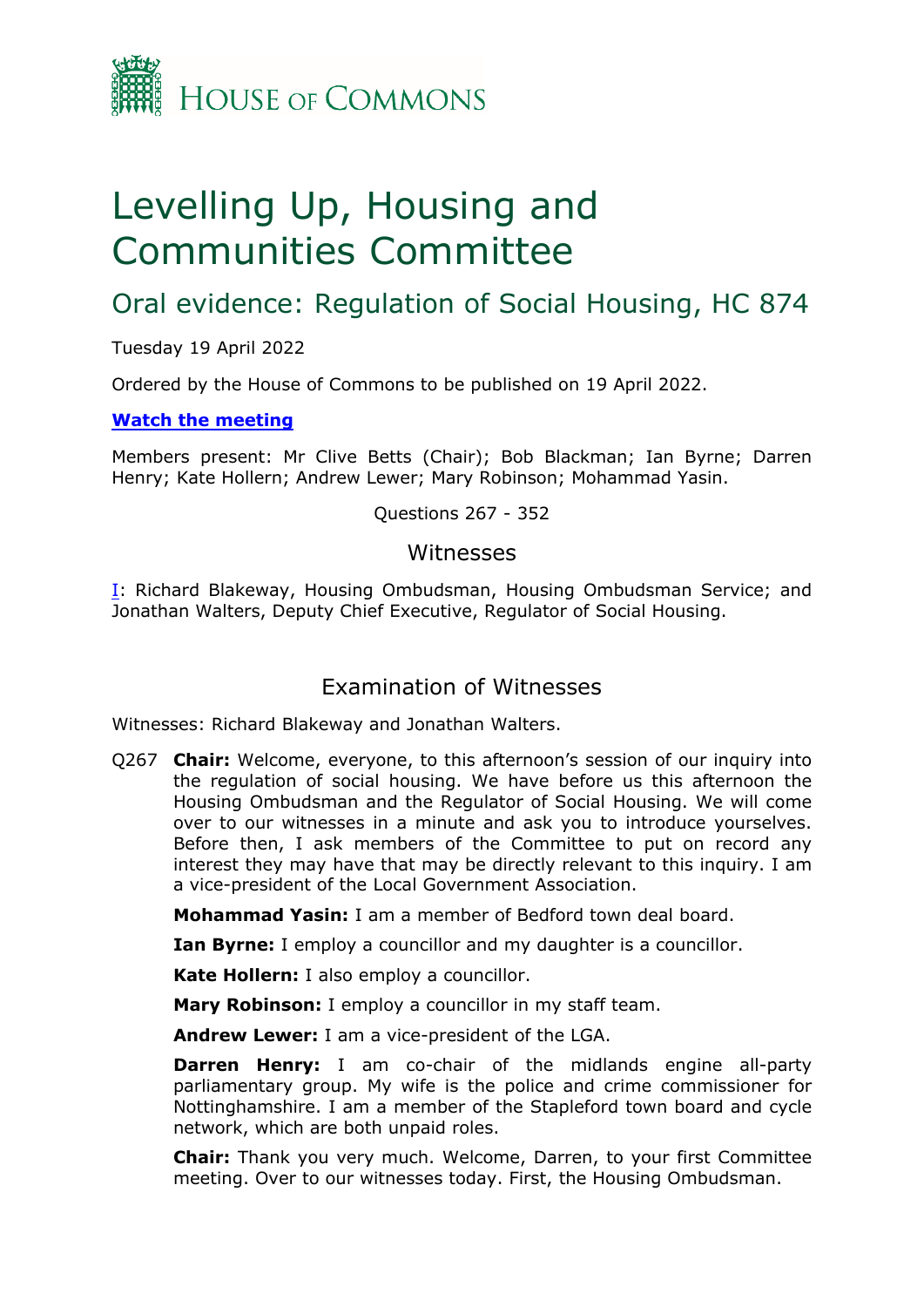

*Richard Blakeway:* My name is Richard Blakeway. I am the Housing Ombudsman.

*Jonathan Walters:* I am Jonathan Walters. I am deputy chief executive at the Regulator of Social Housing.

Q268 **Chair:** Thank you both for coming this afternoon to answer questions from the Committee. We are going to split the questioning into two halves. There may be issues where one of you wants to come in on a question that has been directed to the other. We will begin with some questions to the Housing Ombudsman and then go on to the regulator but, again, please come in if there is something relevant you think you can add.

Richard Blakeway, as the Housing Ombudsman, could you just explain, as a start-off, what happens when someone makes a complaint to you as the ombudsman? How do you begin the process to try to get a resolution?

*Richard Blakeway:* The last year has seen us handle an unprecedented volume of complaints, and tremendous credit is due to my team for the way they have responded to that increase in volume. Typically, we will start with a phone call, and we receive a phone call roughly every two minutes from someone who is bringing a complaint to us.

At an early stage, we are clear that we need to try to resolve the complaint early and locally through the landlord's process. About 80% of our casework is closed before a full investigation. That means we have to encourage the landlord to progress the complaint through their own procedure, and it is important to emphasise that the landlord is responsible for trying to address the issues that have been raised. Our role is to try to encourage them to do so.

If the complaint is unresolved, we can, if it is brought to us, do a formal investigation. By law we have to wait for the complaint to have exhausted the landlord's process, but then we can do a full investigation. Our approach is quite different from a court's. In essence, an ombudsman is an alternative to a court. It is potentially an alternative to no redress at all, but it is certainly an alternative to a court. That is reflected in a number of ways, first in our treatment of evidence and also in our discretion as an ombudsman.

One of the first things we have to do, which is important, is to find what the complaint is about. Often when we start an investigation it is clear, when we look at the information that we are getting from the landlord, there is a hot mess of issues that we are trying to unpick. I know the Committee will have seen that in some of the evidence you have heard. We take an active role in gathering the evidence. We are there to be inquisitorial in our approach, not just to look at the evidence that we are presented with but to keep digging, to keep asking questions, and after that investigation we will produce our report.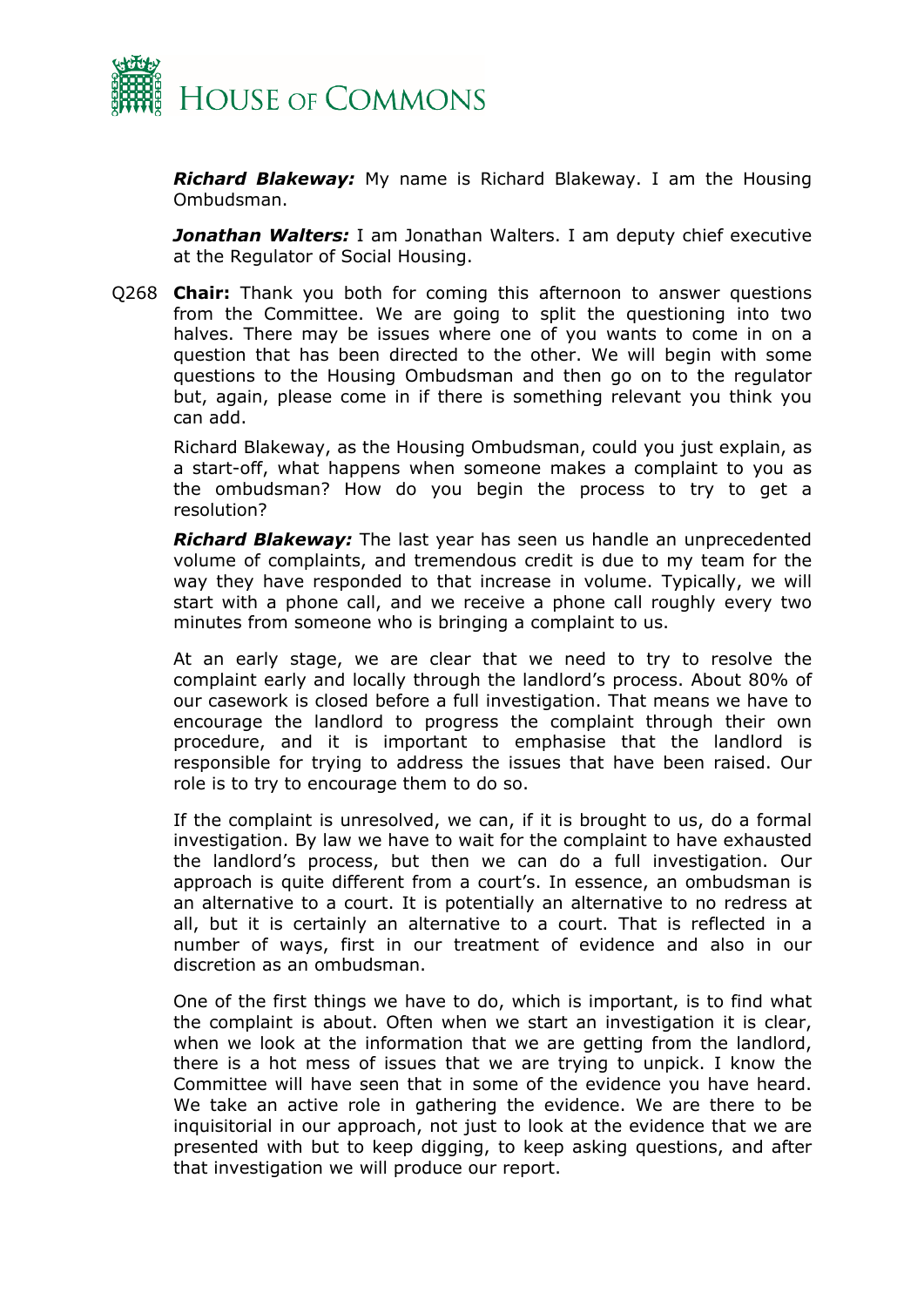

We will look at the substantive issue—for example, it might be a repair as well as the complaint handling, if appropriate. I think the Committee may have heard evidence that suggests we do not necessarily look at the substantive issue and just look at the complaint handling. That is not the case. We will look at the substantive issue as well. Then we will make our findings.

Overall, I think our casework is becoming more complex, which is reflected in an increase in the findings and remedies we are making. I am very conscious that doing that whole process, in a timely way, is very important for residents—it is an investigation not a review of the complaint; it is a thorough investigation—and we are trying to do it faster. Over the last five years we have halved our investigation time.

Q269 **Chair:** The number of complaints you are dealing with has risen significantly. Is that simply down to Covid, or does it indicate a deteriorating level of disrepair in the housing stock, poorer management and organisations struggling more than they did to manage properties properly?

*Richard Blakeway:* I think there are a number of factors, and some of them date back a few years. Perhaps what you are seeing as a Committee is almost a perfect storm. There were perhaps delays to planned repairs, a reliance on responsive repairs, and responsive repairs that have not always been effective. That is then compounded by issues around building safety and the impact on landlords having to manage that, alongside the impact of Covid, as you say, which will have created some delays, but I think it is beyond that. We are also expecting more.

We have set our complaint handling code and we have set expectations around effective complaint handling. That has come as well, and I think it has presented some landlords with some very real challenges. Certainly on the complaint handling side—I think it is now getting addressed—in the past landlords have neither resourced nor perhaps respected the complaint handling team sufficiently, so that team has not necessarily had the authority and resources to try to get a response from the repairs team to resolve an issue.

Q270 **Chair:** I will come on to more detail about the complaint handling in a second. Finally, coming back to the nature of the complaints you get, you were talking about a perfect storm, and it is probably around repairs to some extent. One of the things landlords have fallen back on, in my experience, is to say, "Of course during the lockdown we could not go and do these repairs." I was not always convinced by some of those arguments. They should have dealt with them an awful lot better in many cases. Is that something that has come forward as a systemic problem, as far as you are concerned, and have you been reasonably robust in going to social landlords and saying, "Hold on a minute, you did not have to stop doing repairs for that period of time. The lockdown did not prevent you. You chose to, it was your decision and you are bearing the consequences, or the tenants are bearing the consequences now"?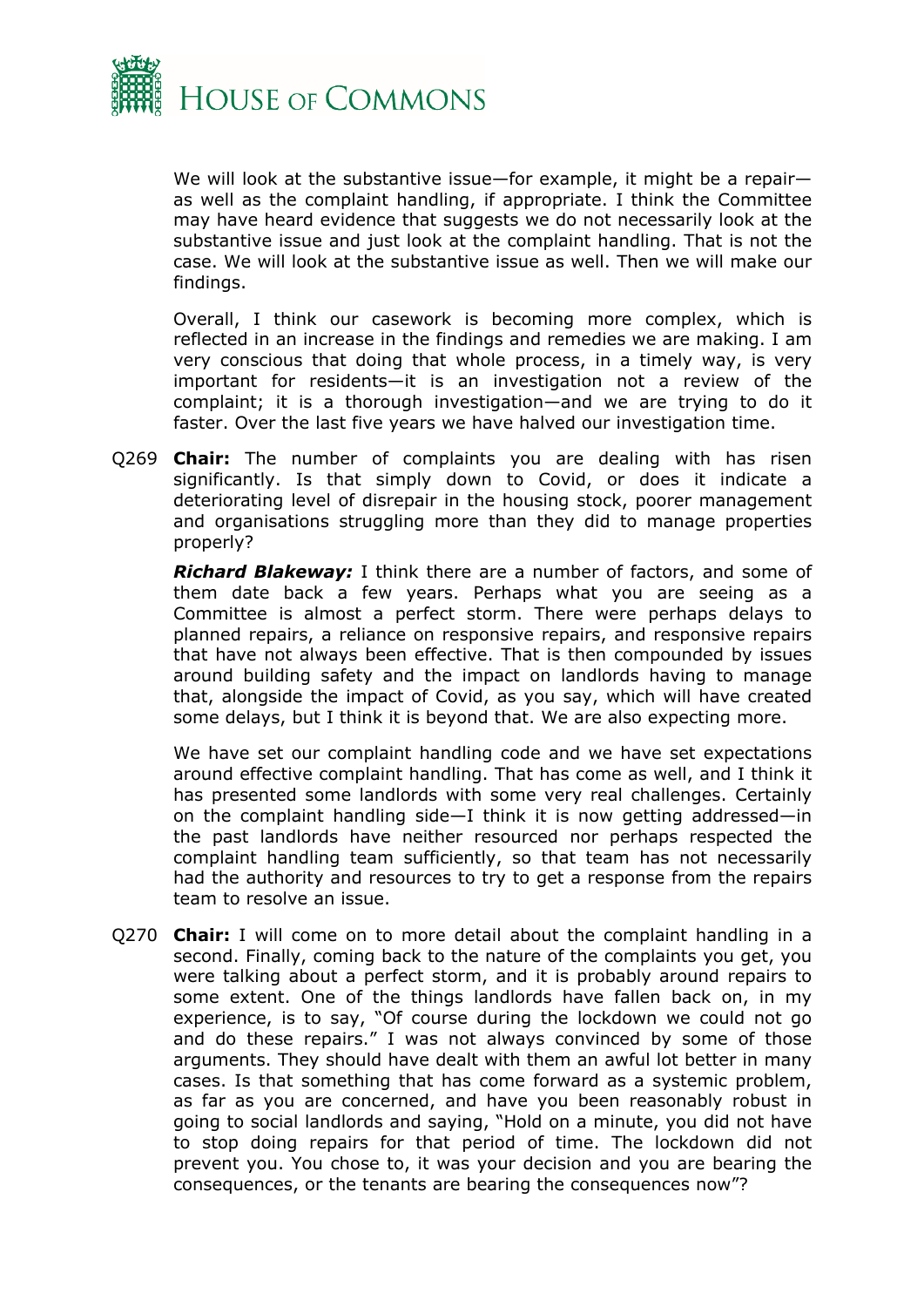

*Richard Blakeway:* The short answer is yes. We continued to progress complaints during the whole of the Covid period, during the first lockdown and onwards. When we were making our findings we were clear about looking at what the circumstances were at that time. What were the restrictions that may have prevented something happening? Would those restrictions have prevented a particular intervention happening? And when we made our orders we were clear with landlords, "We expect you to do this in this timescale. If you cannot, you need to be clear why not," but then there still needs to be a clear date.

One of the challenges landlords have, and it partly relates to Covid but I think it also relates to responsive repairs more generally, is adequate record keeping. If your repairs team were very effective, perhaps the record keeping might matter less, but because appointments are often missed or the wrong operative goes out to try to address an issue, that is then compounded by poor record keeping, which means it is not picked up later. Often during an investigation we will see there may have been an intervention and then the trail tails off, the records are poor and months, perhaps years, will elapse before an intervention is made.

**Chair:** Let's move on to the issue of the new powers and complaints handling code.

Q271 **Mary Robinson:** We have heard, ombudsman, that your powers have recently been extended. Using your powers, you published a complaint handling code in 2020, which we have been discussing. What did you want to achieve by the code's publication? Have you been successful?

*Richard Blakeway:* What we wanted to achieve was consistency. This is a code that applies across our whole membership. We have about 2,500 landlords within our membership. There should not be a postcode lottery around complaints, and therefore there should be consistency across landlords. We wanted perhaps to raise expectations, particularly around timescales. One of the areas I was very keen on in the code was to be clear about how many stages there should be and to ensure there was natural justice, if you like, at a landlord level by not having just a single stage. Some landlords simply had a single stage, which meant there was no recourse for the resident within the landlord's process.

There are also landlords with multiple stages, and then you end up in some sort of labyrinthine process to try to get your issue addressed. We are also keen to promote what we describe as a positive complaint handling culture. Learn from it. Try to use the complaints to prevent the same thing happening. Try to use the complaints to extend fairness to residents who, for whatever reason, may not use the complaints process.

Have we been successful in achieving those outcomes? We have had a high level of engagement with the code. We know that the code itself has been downloaded from our website 12,000 times. We know the selfassessment form that we provided has been downloaded around 2,500 times. That suggests a high level of engagement.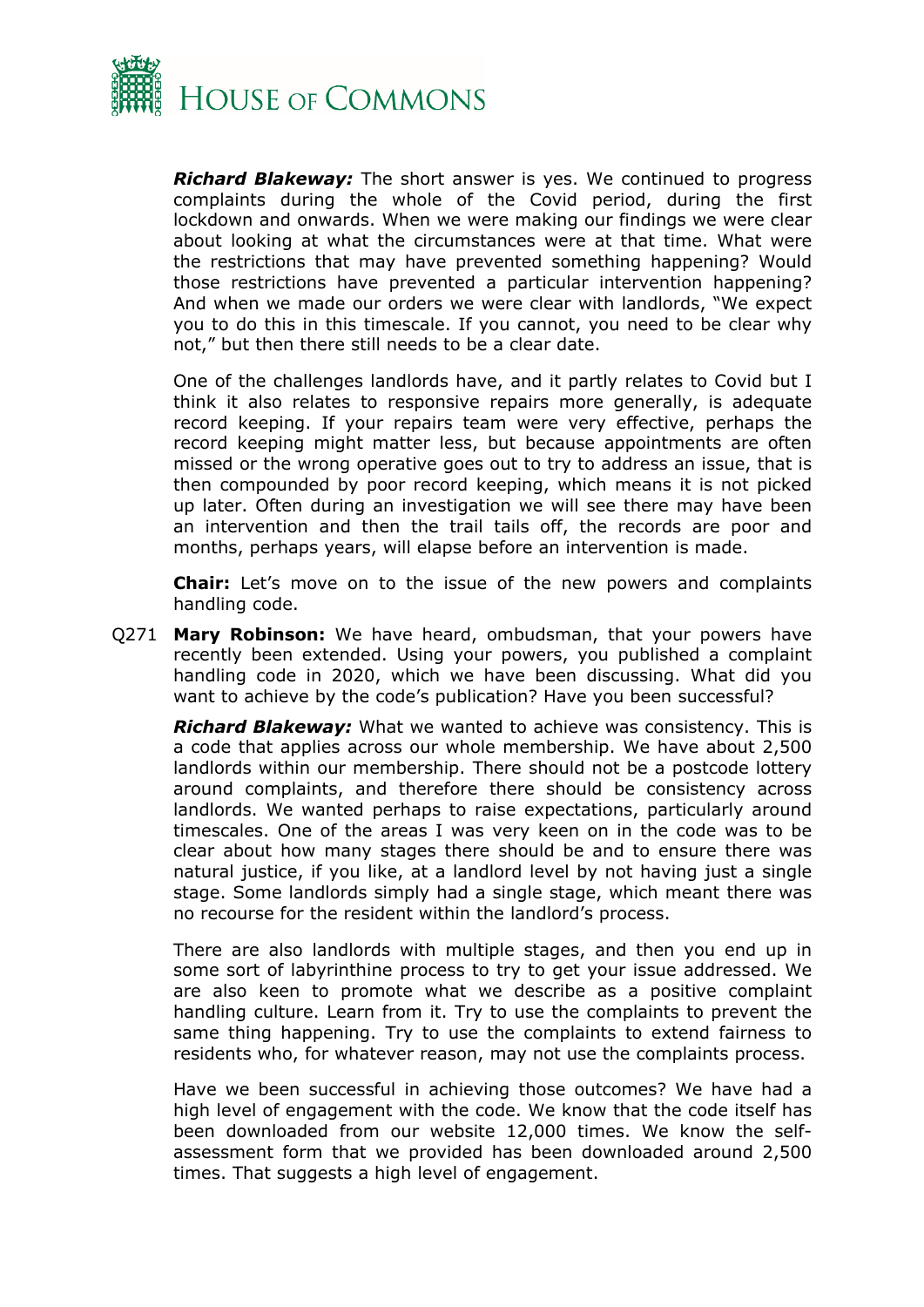

I think we are going through a period of adjustment, and it is a more complicated picture because of Covid and because of a dramatic increase in volumes but, over time, complaint handling should be stronger if landlords use the code. Where we see landlords are not using the code, we will be very clear in our investigations and our work.

Q272 **Mary Robinson:** How will you measure that success? Will it be in fewer complaints coming forward? How will you measure whether you have the consistency of performance that you want?

*Richard Blakeway:* This will sound counterintuitive, but an overall increase in complaints against a landlord or the sector is not necessarily failure. It would demonstrate greater access perhaps, and it would demonstrate that residents think there is value in the complaints process, that it might make a difference. An increase in itself should not be seen as failure. It is what happens next, certainly from our perspective, such as the maladministration rate around complaint handling and whether it is increasing. We know that if we look at the 2021-22 financial year—we published some information on this recently—the average upheld rate across all landlords on complaint handling was about 66%. That is quite poor.

The increase in complaints is not an issue necessarily, but if it is being mirrored by an increase in our upheld rate for complaint handling, that is a problem. At the moment it is clearly too high. That 66% is an average across the whole sector. If you disaggregate landlords, because they are not a homogenous group, it will be considerably higher for some types of landlord.

Q273 **Mary Robinson:** It is very likely that some people are not going to complain, that they will not want to raise a complaint with their landlord because they may fear retribution or whatever. Do you factor that into your figures?

*Richard Blakeway:* Our analysis of our figures will be based on the complaints that we handle. I have asked the team to look at where we are not seeing complaints where you would ordinarily expect to see them. We are continuing to do that work. We will look at individual landlords, but I also want to look at issues and groups. Within the demographic in social housing, are there groups who are under-represented in the complaints process? That might cause concern, and access may not be working for them.

There is a considerable amount of work to do to make sure the complaints process is accessible at a local level, is trusted and makes a difference. The work we have done around transparency in recent months and years is important to demonstrate the difference the complaints process can make. It is there. It is a genuine alternative to the court process, certainly from an ombudsman's perspective, but it should work at a local level as well.

Q274 **Mary Robinson:** You have asked providers to self-assess against the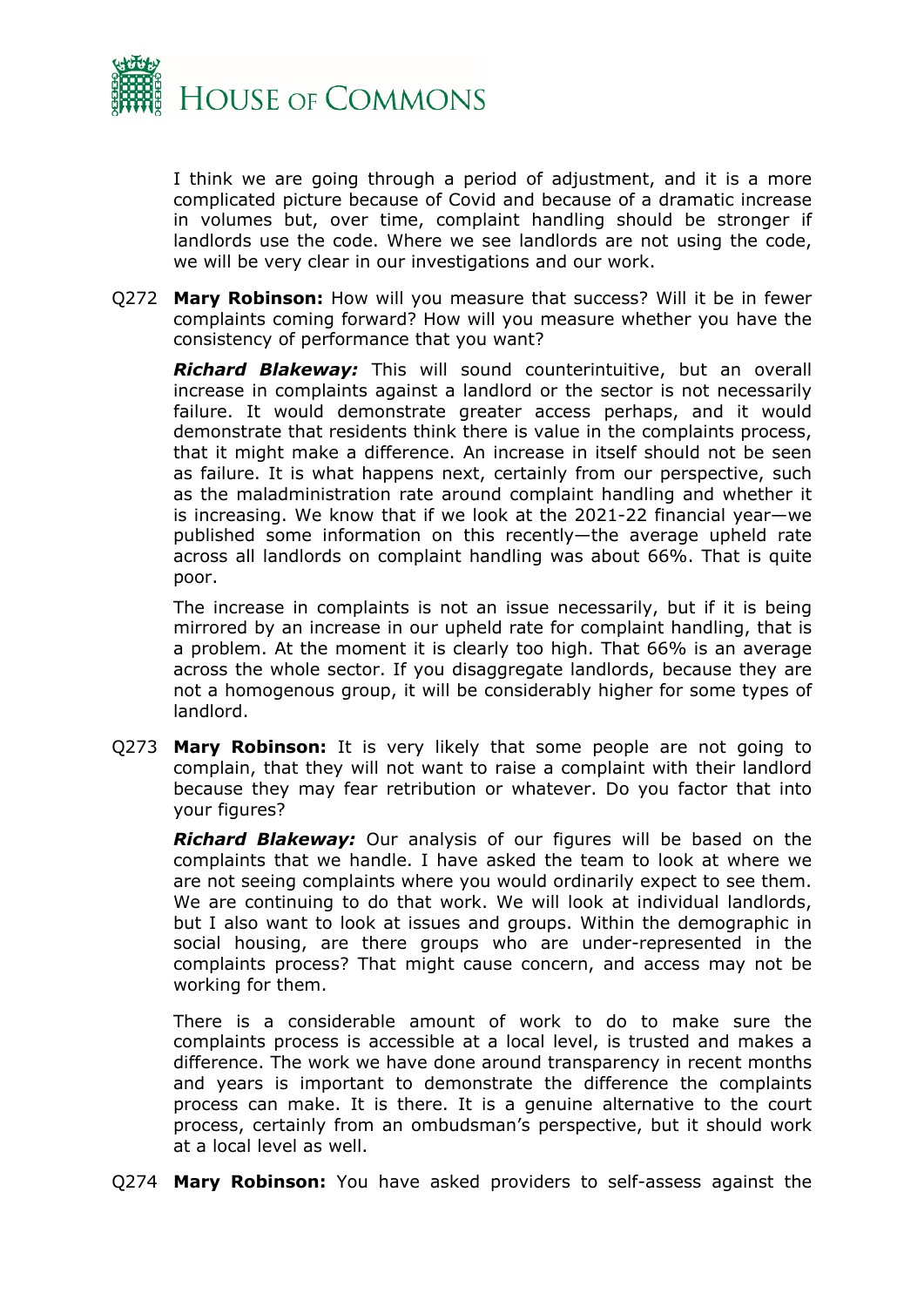

code. How many have done so?

*Richard Blakeway:* That is a very good question. Asking for the selfassessment to be done was an important step for us. This was not us producing a code and saying, "Here is a piece of best practice, please look at it." We were clear that we wanted landlords to do a selfassessment and to take that self-assessment to their governing body that was an important part of the process, to get governing bodies focused on these issues. It is not just someone sat in the complaints team who should be thinking about this; it should be an organisational approach. It should then be published so it is clear and transparent.

We do not have the power to monitor how many self-assessments have been done. The best indication I have is how many times it has been downloaded. If we find through our complaint handling, either at our early resolution stage, which I was describing, or through an investigation, that we cannot find the self-assessment online or something like that, we will talk to the landlord to understand whether they have done it and not published it or whether they have not done it at all. If necessary, we might make findings. If it is at an investigation stage, we will make findings.

I would like us to have the power to do more so that we are not reliant on a complaint to see whether or not the self-assessment has been done and the code has been used, because then you are months, possibly years, down the road. I would much prefer to do something much sooner.

Q275 **Mary Robinson:** Of course providers could be downloading the code, thinking it is too difficult to be bothered with and not doing anything at all. That is the issue, I guess. In the social housing White Paper the Government said they would consider putting compliance with the code on a statutory footing. Are the Government planning to do this and, if so, when?

*Richard Blakeway:* It was very positive that the Government recognised the ombudsman's power should be reviewed as part of the White Paper. That partly relates to the code, but it is not exclusively about the complaint handling code. We have worked constructively and positively with officials in the Department to try to progress that. I would hope to see something in the forthcoming legislation that follows the White Paper, but obviously it will be an issue for Ministers when it comes to the publication of that Bill.

**Chair:** Moving on to other issues with regard to the new powers, Kate Hollern.

Q276 **Kate Hollern:** Another new power you have is the ability to issue complaint handling failure orders against providers whose complaint handling is obviously inadequate. What was the reason for the new power, and how are the orders working?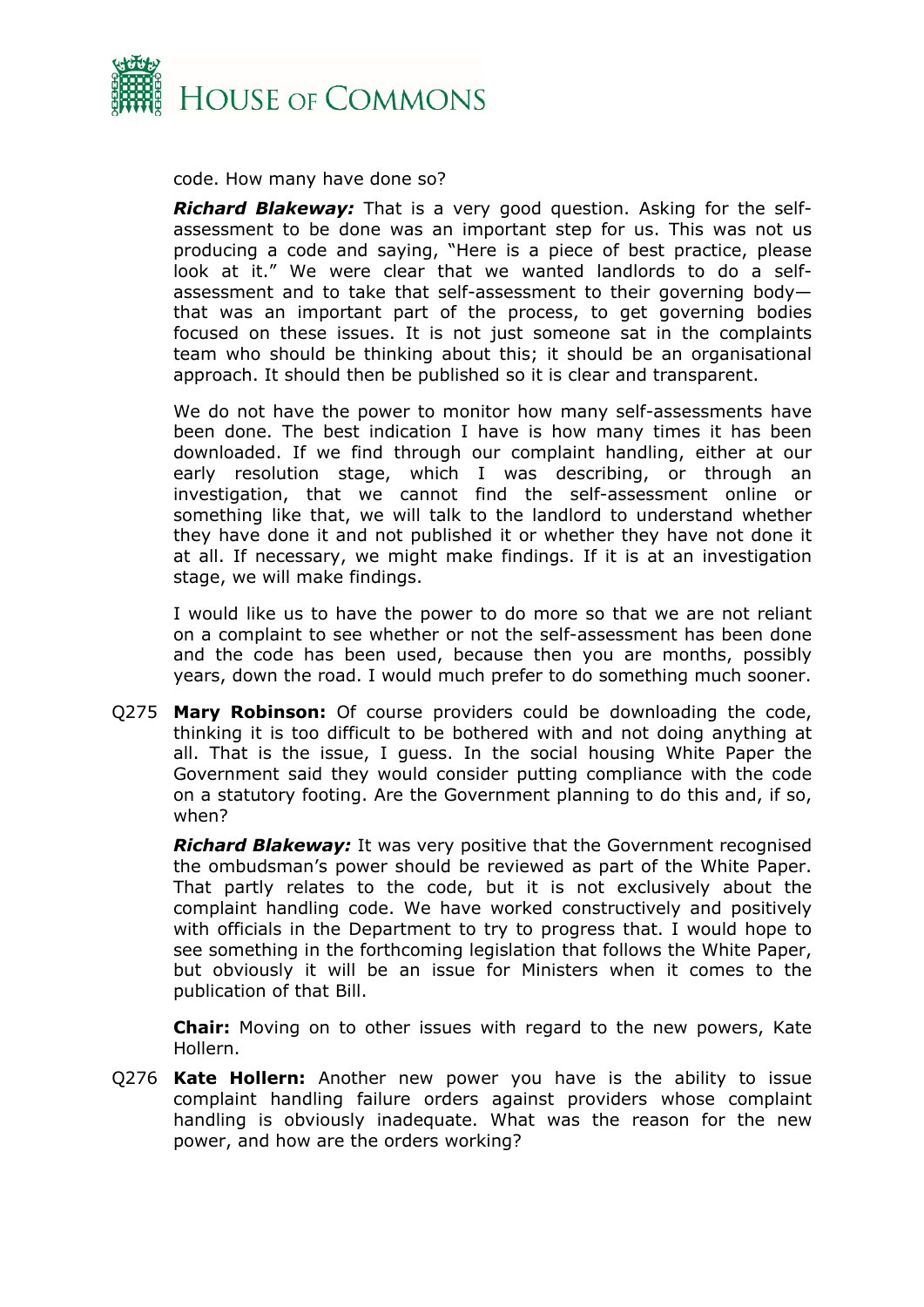

*Richard Blakeway:* When I was asked about how we investigate a complaint, I was keen to highlight that about 80% of our casework is closed without formal investigation. While our powers are more limited at that stage, the role that complaint handling failure orders play is an important one. By publishing the code not only have we set out for the sector, "Here is consistency. We are expecting to see consistency in practice," but it also gives us a clear platform on which to say, "You are not following the code" or, "You are not progressing this complaint in a way that is appropriate."

The power to issue the orders is essentially our opportunity, where we have a complaint, to say to the provider, "You are not progressing this complaint appropriately." In some cases, we will say, "Your process has been exhausted. You have had the opportunity to progress this complaint, but we believe the process has been exhausted because you are not doing so" and then that will allow us to take the complaint into formal investigation rather than it just ending up stranded at a landlord level.

The complaint handling failure orders work on a number of levels, but they allow us to progress complaints. They allow us to issue orders where we are seeing that those complaints are not progressing. If those orders are not complied with, we might say the complaint process is exhausted and take it into formal investigation more quickly than would have been the case otherwise.

Every quarter we publish the orders that we have issued. To date we have published 79 orders that we have issued. We will publish the number of orders for the last quarter soon. We name the landlord, we identify the landlord, and we say the reason for the order being issued. We think that transparency also helps landlords to respond more effectively. I think landlords recognise that having one of these orders issued is not a great place for that landlord to be in.

Where we have seen repeated failures, it is also an indication of whether we should do further investigation, and we have done that with some landlords more recently with our formal investigations.

Q277 **Kate Hollern:** Who determines whether the process is adequate or not? Is there a tick box?

*Richard Blakeway:* What we are looking at is the complaint handling. We are looking at the process, not the substantive issue. That is for investigation. The process sets out very clearly the definition of a complaint. Has a valid complaint been accepted as a valid complaint and treated as such? It sets out very clearly the timescale for responding to the resident and progressing the complaint. If those things are not happening, it is very clear for us to say we are going to issue an order. The assessment is made against the code, and that assessment is very transparent. Where we have issued the orders, we are very transparent about that, too.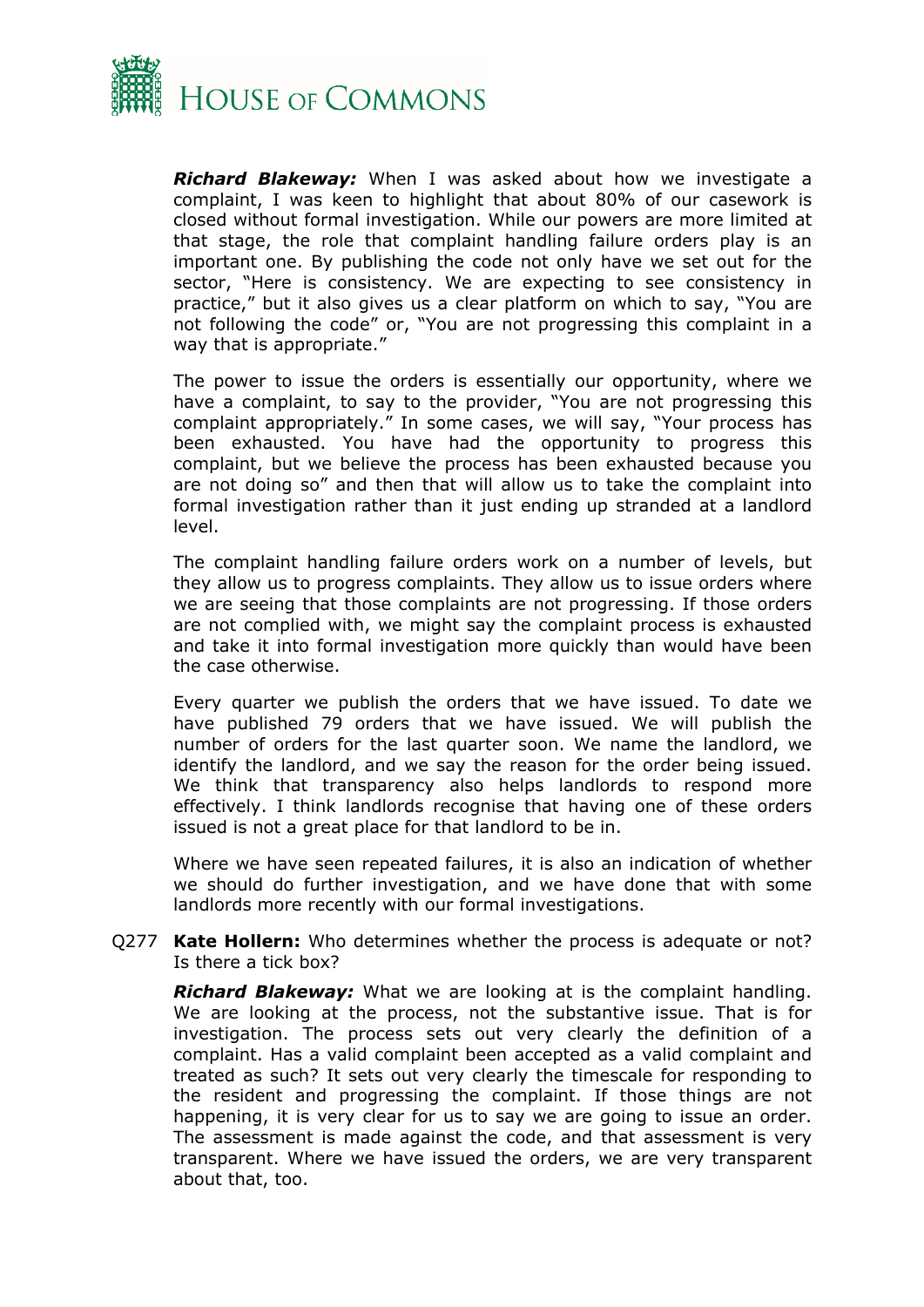

Q278 **Kate Hollern:** You will know we have heard evidence that sometimes landlords stall complaints, which means tenants cannot access the ombudsman. They can do that only once the provider's process has been exhausted. Were these orders partly a response to that problem? As a former local councillor, I know the frustration of residents when they cannot even get to the ombudsman because their landlord has stalled the process. Is that one of the reasons behind these orders?

*Richard Blakeway:* Yes. It is very clear that there was no consistency in practice before the code was issued. Since the code has been published, it is clear that the procedure, as it should be, has always been followed. By having the code and by having the orders, we are able to highlight much more clearly where acceptable and appropriate practices are not happening.

If, for whatever reason, the landlord needs to spend more time looking at an issue, they can do so, but they should be very clear with the resident and with us, if we are involved, about why and for how long. Then at least if the landlord is unable to resolve the matter, the resident can get that final response and, if necessary, if they want to, they can bring it to us for formal investigation.

Q279 **Kate Hollern:** And the landlord will have to produce evidence of why there was any delay or stalling in the complaint process?

*Richard Blakeway:* Yes. We have strengthened the code in the last few weeks. The code was published about 18 months ago, so it is still a relatively new document. We made some adjustments to the code a few weeks ago. One of the adjustments we made was to be very clear that, if a resident feels they are not being given an adequate explanation, they could come to us at this early resolution stage to say, "My landlord said they have to extend the process. I am not clear why, I am not clear what the timescale is." We have highlighted, "If that is something you are unhappy about, you should come to the ombudsman and we will be able to look at it," not the substantive issue but the process and obviously, if appropriate, we would issue a complaint handling failure order in due course.

Q280 **Kate Hollern:** We will come to tenant awareness in a minute, but how well-informed do you think tenants are about their ability to turn to you if the provider is not progressing the complaint properly? What does the ombudsman do to make people aware of their rights? How do the general public know at what point they can come to you and what they can expect?

*Richard Blakeway:* I think there is quite high awareness of the code among residents. We see the code being referred to by residents, "My complaint has not been treated in the way it should be. There is this code and it has not been treated in that way." I have heard that referred to.

We are reliant on landlords issuing the final response and, when they issue the final response, being clear with the resident that if they are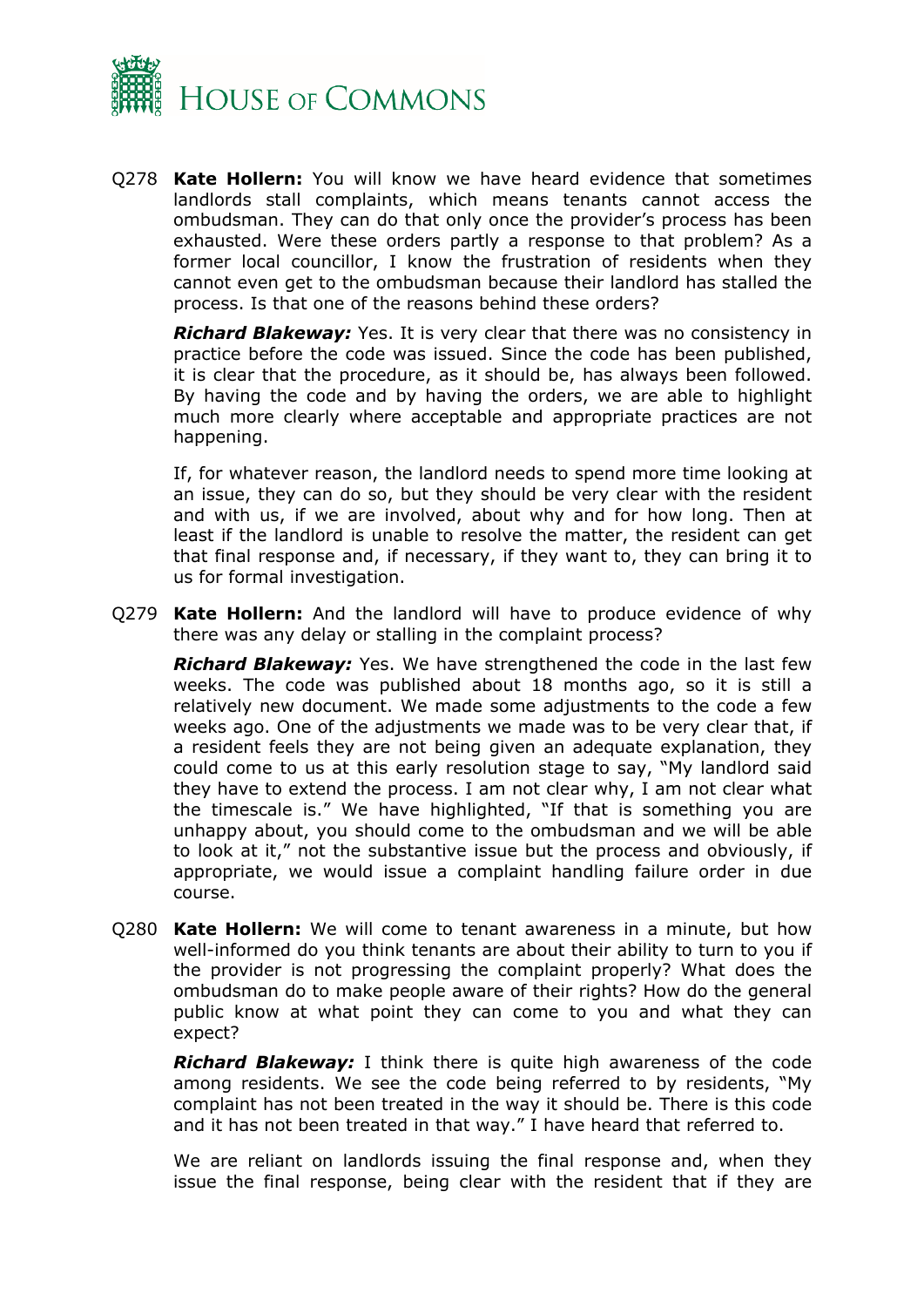

unsatisfied they can come to the ombudsman. That does not always happen in the way it should, so either the final response is not issued, which is wrong, or the landlord is not clear it is the final response, which is wrong, or the signposting to the ombudsman is not as clear as it needs to be. A few months ago we published some guidance on how final responses could improve to ensure that is addressed, but it is not unusual for a landlord—I am sorry, I have overstated it—I certainly have seen landlords refer residents to the wrong ombudsman. I saw a case this morning where the resident was referred to the wrong ombudsman. That signposting needs to improve.

In terms of what we do, we are doing a lot around our transparency and we are doing a lot to raise awareness of the service, but there is more to do.

Q281 **Kate Hollern:** If tenants are unaware, they are unaware. Possibly some partnership working is needed, because it is very difficult if a tenant is unaware that the ombudsman exists or of the process they have to go through for their particular complaint.

*Richard Blakeway:* One issue we have is that, with the democratic filter in place at the moment, residents are in limbo, unless it is referred to the ombudsman by a designated person, for eight weeks. This democratic filter has been in place for a decade and I think it has created an impression that the ombudsman is the absolute last resort. It pushed residents, I would argue, away from the ombudsman a bit or put the ombudsman further out of reach. Even though we expect the democratic filter to be removed by the Building Safety Bill, there is work to do to change a cultural perception around the ombudsman being an absolute last resort. Sometimes people may be aware of the ombudsman but the democratic filter not only presents a technical impediment but creates a certain perception for some residents.

I was in Stockport a few weeks ago to meet residents, and they were saying, "We have heard of you, but we thought we should be going to our councillor or MP." Obviously that can be an important route, but you can also come to the ombudsman. I think there is a lot of work to do to change the perceptions on that in homes and estates.

Q282 **Kate Hollern:** The ombudsman has recently been given the power to investigate potential systemic failures by housing providers. What issues have you investigated? What have you found? What action have you taken?

*Richard Blakeway:* This is important for us as an ombudsman. This is what makes us different from a complaint handling body. This is an ombudsman's work, I think. Since I became the ombudsman, the number of remedies we have issued has doubled. I have seen the same issues week in and week out. The ability to dig deeper and the ability to promote learning, which is what those powers are about, are critical because we have high compliance with our individual orders, which is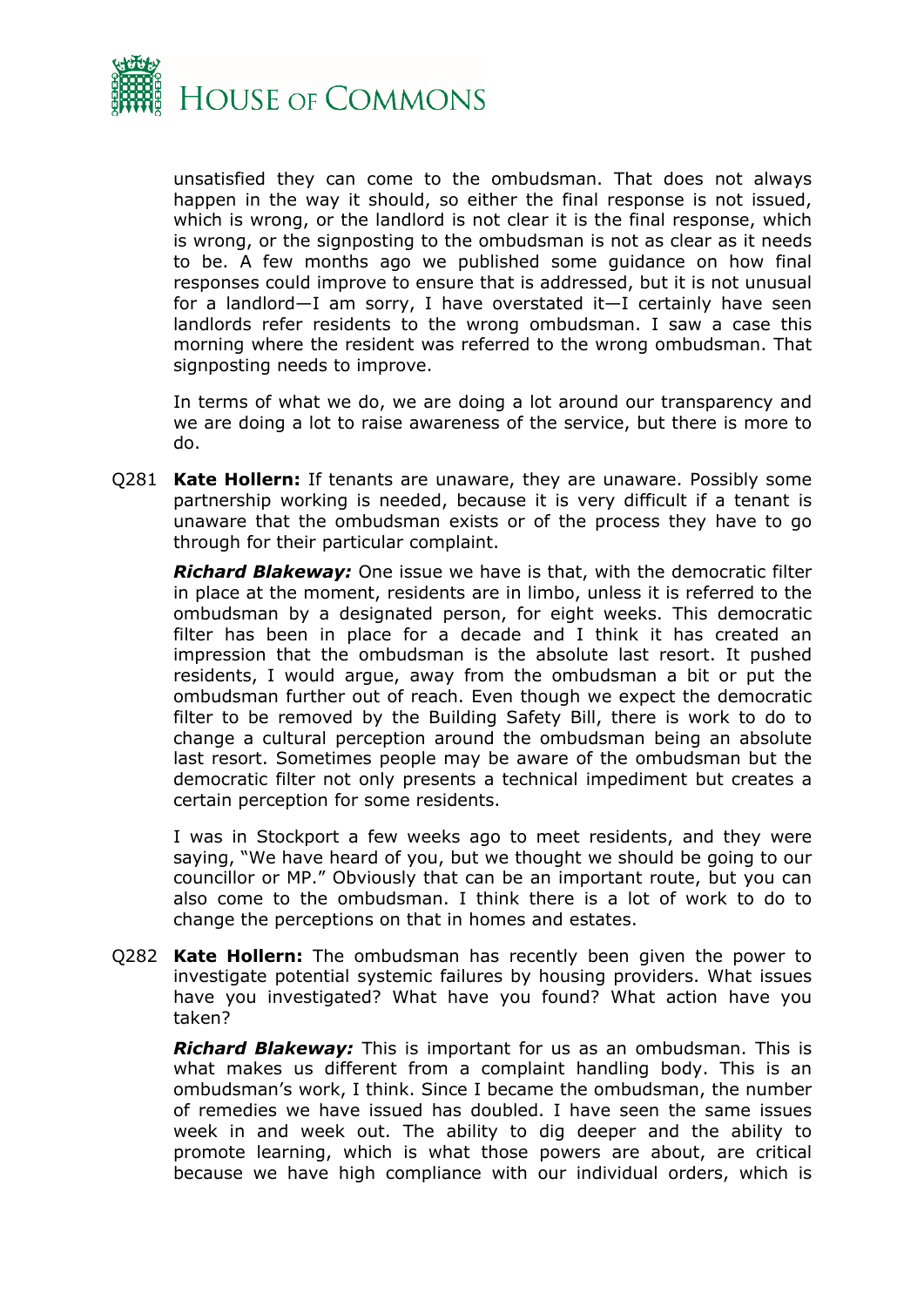

great, but the same issues keep happening so there is clearly a lot more for the sector to do around learning—not all the sector but large parts of it.

The power you are referring to is paragraph 50 of our scheme, and I think it works on two levels. It works on an individual provider level and it works on a sector basis. For an individual provider, if we have evidence that we are seeing repeated issues and it has become very apparent that there is a problem, we will do a paragraph 50 investigation based around the formal investigations that we have open at that time. Our remedies in those investigations will potentially speak to each other, certainly the recommendations around learning, improvement and prevention, and we will produce a learning report at the end of the process. We have done that once so far with a provider, and we published our report a few weeks ago. We are currently doing that with two other providers.

The other way it works is on sector-wide issues. We have looked at, I think, five issues since I was ombudsman. Damp and mould is probably the report that has had the most visibility, but we have also looked at issues such as cladding, heating and hot water, particularly heat networks. Recently we looked at the role of managing agents. We have looked at a number of issues, and in all those reports we have been finding very high maladministration rates, in excess of 60% across the sector. All our learning tools have been downloaded from our website about 10,000 times. The spotlight reports, which look at the sector-wide issues, have been downloaded something like 7,000 times. That suggests a high level of engagement with the reports, and we do a lot of sector development work with landlords to make sure they consider the recommendations and think about implementing them.

Q283 **Kate Hollern:** How do you decide what issues to investigate? Are there issues that you commonly say are not within your remit?

*Richard Blakeway:* We will only investigate something that is in our jurisdiction. On the landlord level, it will be because there is a trigger or a pattern we have seen that makes us think we should be doing something further. In the report we recently published about a provider, it was because we had issued a complaint handling failure order to that landlord in every quarter since we started issuing complaint handling failure orders. In the case of the other two providers, it was because of a single investigation where our findings made us think the issue would happen again. We are trying to prevent issues that are repeatedly happening from happening again. Those cases caused us sufficient concern to say that, over a period of six months, we want to look at other cases that are presenting the same complaint and investigate them.

On the sector-wide work, we have discretion over what we investigate but, again, it will be based on seeing a pattern in our casework, the timeliness of the issue. For example, we did a report on cladding about a year ago. That was on cladding-related complaints, and it was a timely report to do. So sometimes it will be based on what is happening within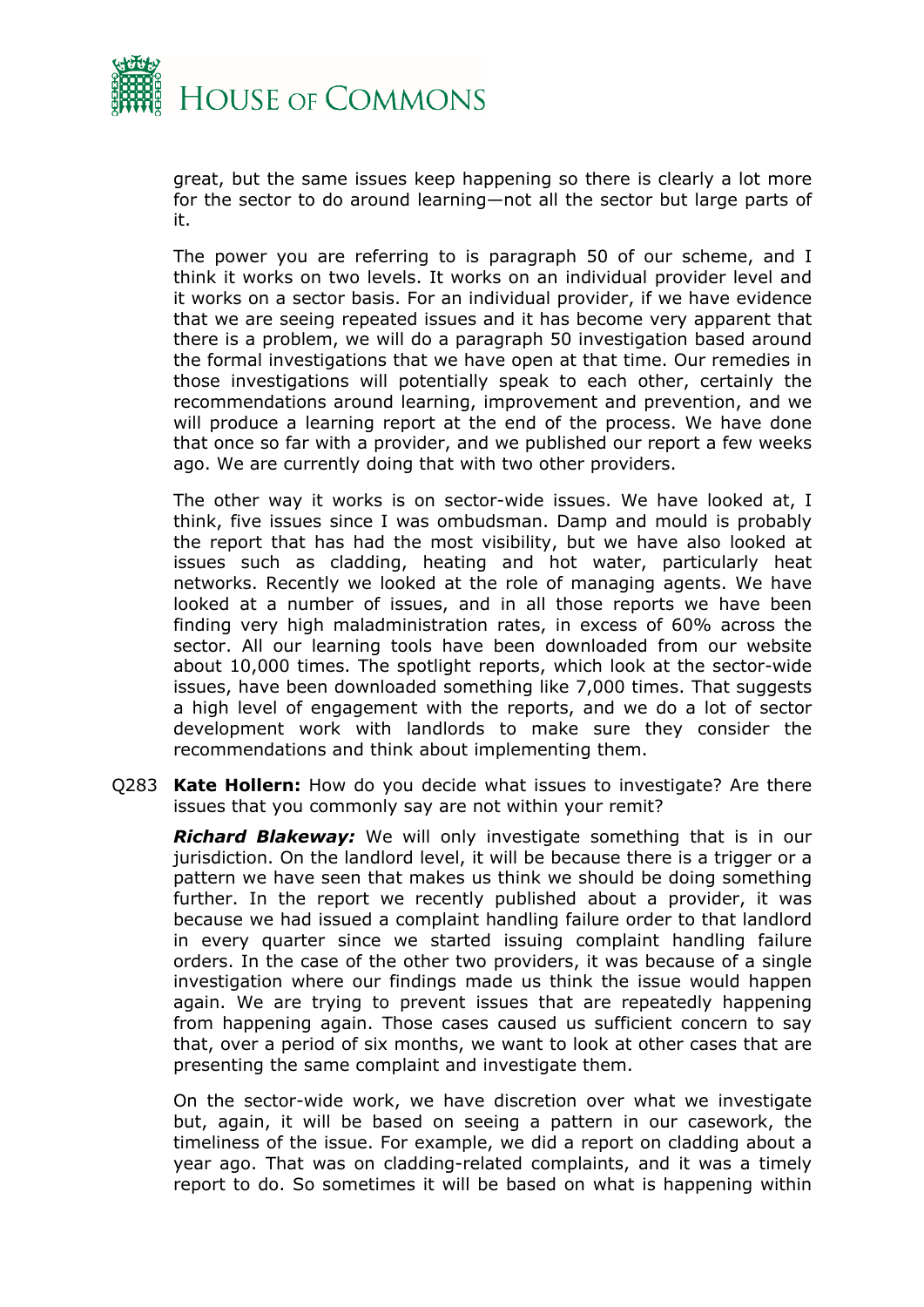

the environment so the report has impact, as well as what is happening in our complaints. We will try to supplement our own intelligence and data with other information to progress an investigation.

Q284 **Kate Hollern:** Can you give me some examples of cases that you decide not to investigate? Why do you not investigate them?

*Richard Blakeway:* We will formally investigate an individual complaint under the Housing Act 1996 if it is a duly made complaint and it is within our jurisdiction. We will investigate every individual complaint.

Q285 **Kate Hollern:** I thought you said it was at your discretion.

*Richard Blakeway:* The discretion is on what we do as a sector-wide investigation, which is not about individual complaints but about a theme that we are seeing. For instance, we decided to do our report on damp and mould at the beginning of last year, and we published it in October. That was an area in which I was seeing significant issues that the media were commentating on during the course of the year. We knew we had over 400 investigations into damp and mould, and we knew we had a high maladministration rate of about 65%. There were a number of indicators saying there was a problem here and we needed to dig further. We were not going to have the impact on the sector through individual investigations. Yes, we will do those, but to have further impact, and to extend fairness to people whose complaints were not coming to  $us-I$ think we received complaints about 142 landlords on damp and mould, but we have 2,500 landlords in our jurisdiction, so there will be plenty of landlords who may have damp and mould issues but we had not received a complaint to investigate.

**Kate Hollern:** Because the tenant does not know?

*Richard Blakeway:* Partly that, possibly. We wanted to ensure this work could extend fairness to all residents who could be experiencing the problem, even where we had not investigated a complaint from them.

Q286 **Kate Hollern:** Finally, do you discuss your investigations with the regulator?

*Richard Blakeway:* Yes. Jonathan may want to come in, but we share individual landlord investigations with the regulator once we have concluded our work. We are sharing the reports on thematic investigations and the information around them with the regulator as well.

**Jonathan Walters:** We have very regular meetings with Rick and his team, both at a strategic level and at an operational working level. We get to see what they are working on.

Q287 **Ian Byrne:** Are there any implications for tenants who makes a complaint, such as a section 21 notice being issued to them for being troublesome? Is there any data on people who made a complaint and received a section 21 notice?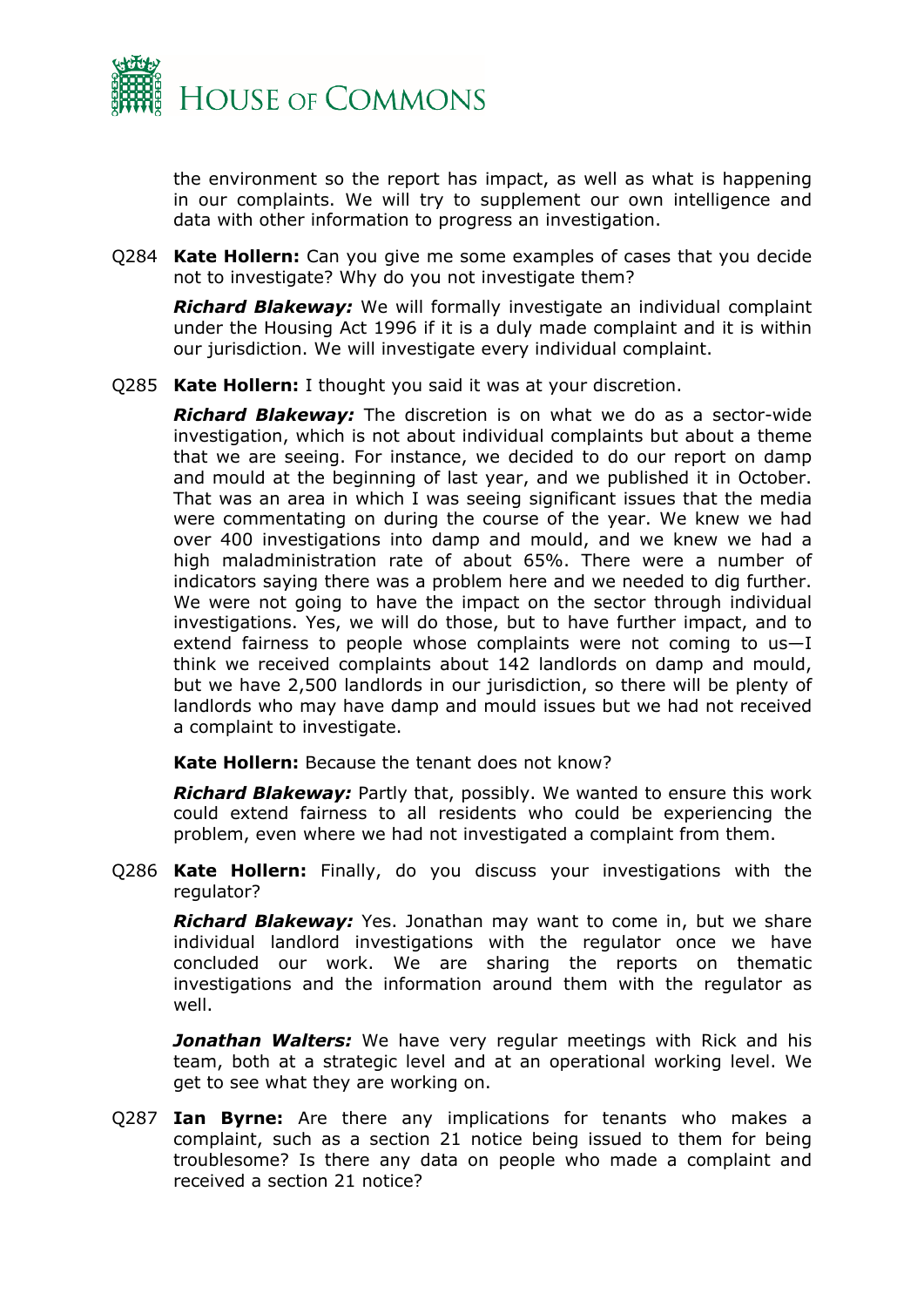

*Richard Blakeway:* Section 21 notices can be more prevalent in the private rented sector. With our jurisdiction being made up of social landlords, this is—

**Ian Byrne:** I am just asking whether there is an issue around social landlords doing it as well?

*Richard Blakeway:* Not that I am aware of, but I can go back and ask if we have done an investigation into that.

Q288 **Ian Byrne:** If we could see any available data to see if it reflects what happens in the private rented sector, that would be good.

Secondly, you mentioned a lot about downloads, and the ability for tenants to understand what power sits with the ombudsman. Everything comes into me and, from my postbag, people do not talk about the ombudsman. For people who have issues, it is always the MP that they turn to. I am glad you have acknowledged it, but what do we do for people who are vulnerable? What do we do for people who are not computer literate or do not have access to a computer? Everything you are talking about is focused on having that ability. I think there should be a plan B. How are we reaching people who are not able to go through the computer element?

*Richard Blakeway:* Around half the complaints we receive will be by telephone rather than email. Our complaint handling code is clear that landlords should provide more than one route to their complaints process. They cannot simply have a digital platform; they have to provide alternatives as well. We are clear about that. With additional powers, I would like to examine it further in terms of compliance with that code.

#### Q289 **Ian Byrne:** Do you have the capacity to do that?

*Richard Blakeway:* With additional powers, we would obviously resource our work to be able to do that. At the moment we do not have the power to do it, and therefore we are obviously not resourcing it. We have started a project to look at groups who may have particular challenges around accessing digital, and you are right. People for whom English is not their first language are a concern, too. We are looking at our own data to see where there may be gaps, and we are collaborating with other bodies to try to work out the best plan to ensure greater awareness and better access for those groups.

Two things probably need to happen. First, I would like to change our scheme so that it reflects our code, and that change would mean landlords have to make residents aware of the ombudsman at the first contact with their complaints team, not the final response.

**Ian Byrne:** That is a good point about demystifying the ombudsman, because it looks like another level of bureaucracy and people are frightened to go into that. A lot of people are frightened to go there because of potential consequences. How do you demystify the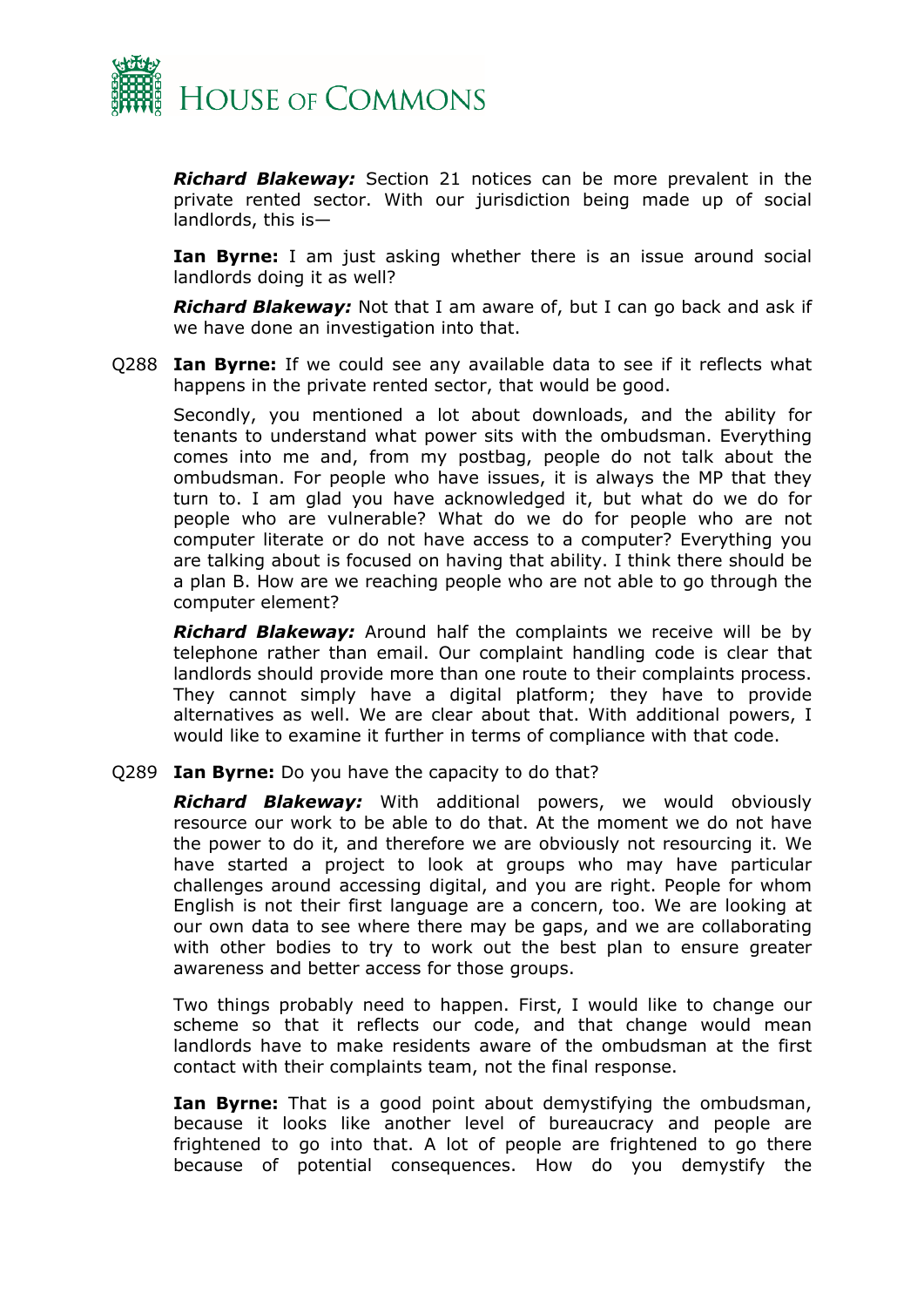

ombudsman and make it easier to access?

**Chair:** We are going to come to that.

**Ian Byrne:** Sorry, Chair.

Q290 **Chair:** Can we just take a look at what happens when you uphold a complaint? Can you explain why you decide in some cases to go for an order and in some cases to go for a recommendation? What is the distinction?

*Richard Blakeway:* The scope of our orders is set out in the Housing Act 1996, and they are very much focused on remedying for the individual. Our orders focus on putting the individual back in the position they would have been in if the problem had not happened. Typically that will look at compensation, or it might be an apology, but also addressing the substantive issue if the substantive issue is outstanding.

Our recommendations will typically look at the learning that the landlord can take away from the case. We might say, "You need to consider your policy because your policy was not working properly," or, "There were gaps in your policy," or, "Your policy was inadequate," or, "Your staff clearly were not aware of how to respond effectively, so you might need to identify some training for staff," and so on. That is the distinction. The Act focuses our orders on the individual. Our recommendations, which are not in the Act, are focused on the learning.

I would like the scope of the orders to be widened so that we could include that learning as an order and therefore seek compliance.

Q291 **Chair:** On the various new powers that you have taken already, and others that you now say you would like, do you have the capacity—both staff and financial—to fulfil all the new powers you have and the other new powers you are seeking?

*Richard Blakeway:* When I started as ombudsman there was still a three-year freeze on our subscription rate. Obviously the subscription rate has now increased and we are looking at a significant step up in our subscription rate in this financial year. That will be reflected by an increase in recruitment. The size of the organisation will grow significantly over the next few months. Broadly speaking, we will be an organisation of about 300 people—not all working on casework—by the end of this financial year.

That is important because we need more caseworkers and support staff to handle the dramatic increase we have seen. Essentially, in the last year we have seen two years' worth of complaints in one year. The number of complaints for formal investigation has increased by 88% over the last year.

We have made some efficiencies. The productivity of individual caseworkers is up. The number of findings we are making has increased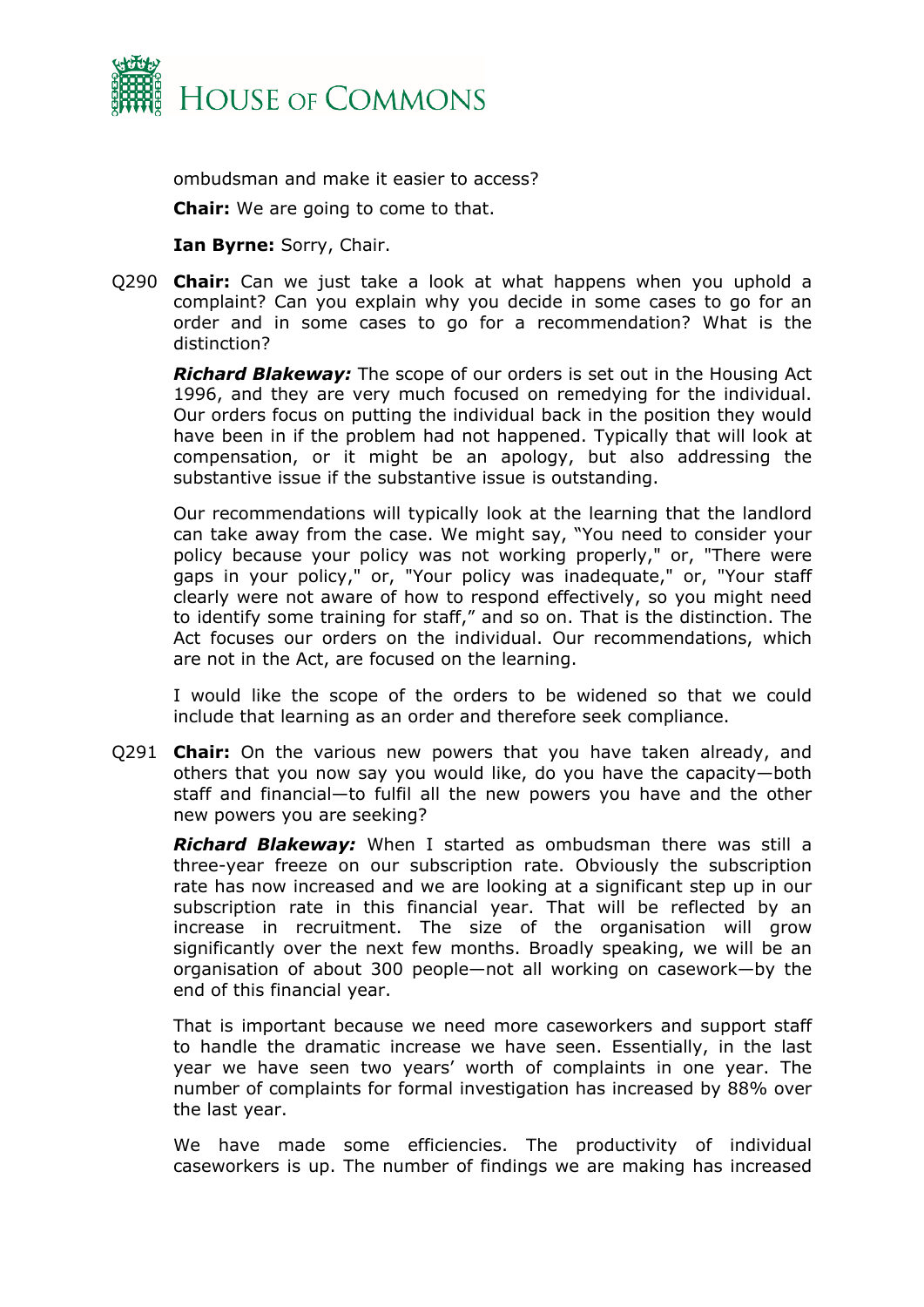

substantially, as have the orders and remedies. Making those orders is fine because they flow from an investigation, but it is about seeking compliance with them and we have also tightened up how we seek compliance. We will use complaint handling failure orders to progress compliance if it is not happening in a timely way.

My assessment is that the increase in resources, changes in practice and utilising those powers in the most effective way mean that, although it is a challenge, we can respond to the increasing casework, but that is not a reason not to strengthen our powers and ability to have more impact so that hopefully in time we might see fewer complaints about the same issues.

Q292 **Chair:** Just going back to the compensation, I was quite surprised to find that the average award is only £260 given that you highlighted to us that damp is one of the major issues you have looked at. Again, from experience, if you have a severe damp problem in a property and it has not been dealt with over a long period, the damage to people's belongings, the carpets, the furniture, the clothes and the drawers can be considerable. On top of that there ought to be compensation for the upset and disturbance that people have suffered in not having the problem resolved for so long. The sum of £260 seems a very small figure.

*Richard Blakeway:* I am keen to talk about issuing remedies, as it is not only about compensation, but I will address your compensation point. One of the witnesses to the Committee, I think it was Nicole, talked about how she had heard her apology for the first time on the TV, not direct from the landlord to her. Our remedies around apologies are important for residents, as well as addressing the substantive issue, particularly if it is outstanding, to get that repair done or whatever.

Our compensation is not meant to be punitive. It is not a regulatory fine; it is meant to relate to the individual. Sometimes we will express the sum to say that this level of compensation should be paid for specific things we have identified through our investigation. Sometimes we will make an order to say that we would also like the landlord to go away and assess the loss of belongings or whatever it might be, or progress an insurance claim, if that is more appropriate. Those things might be dealt with as well, but they are expressed through different orders and no financial figure is made in our determination for whatever work is needed.

All of that said, our compensation in the last year has increased substantially. In the preceding year, in 2020-21, our compensation was about £450,000. Last year our compensation was in excess of £600,000. There has been a step-change in the amount of compensation that we have awarded over the last 12 months, and we have also introduced a new band for compensation reflecting severe maladministration. On those findings we have put in a new band of more than £1,000 for each individual finding where we find severe maladministration.

Q293 **Chair:** Is that to compensate people for the upset, disturbance or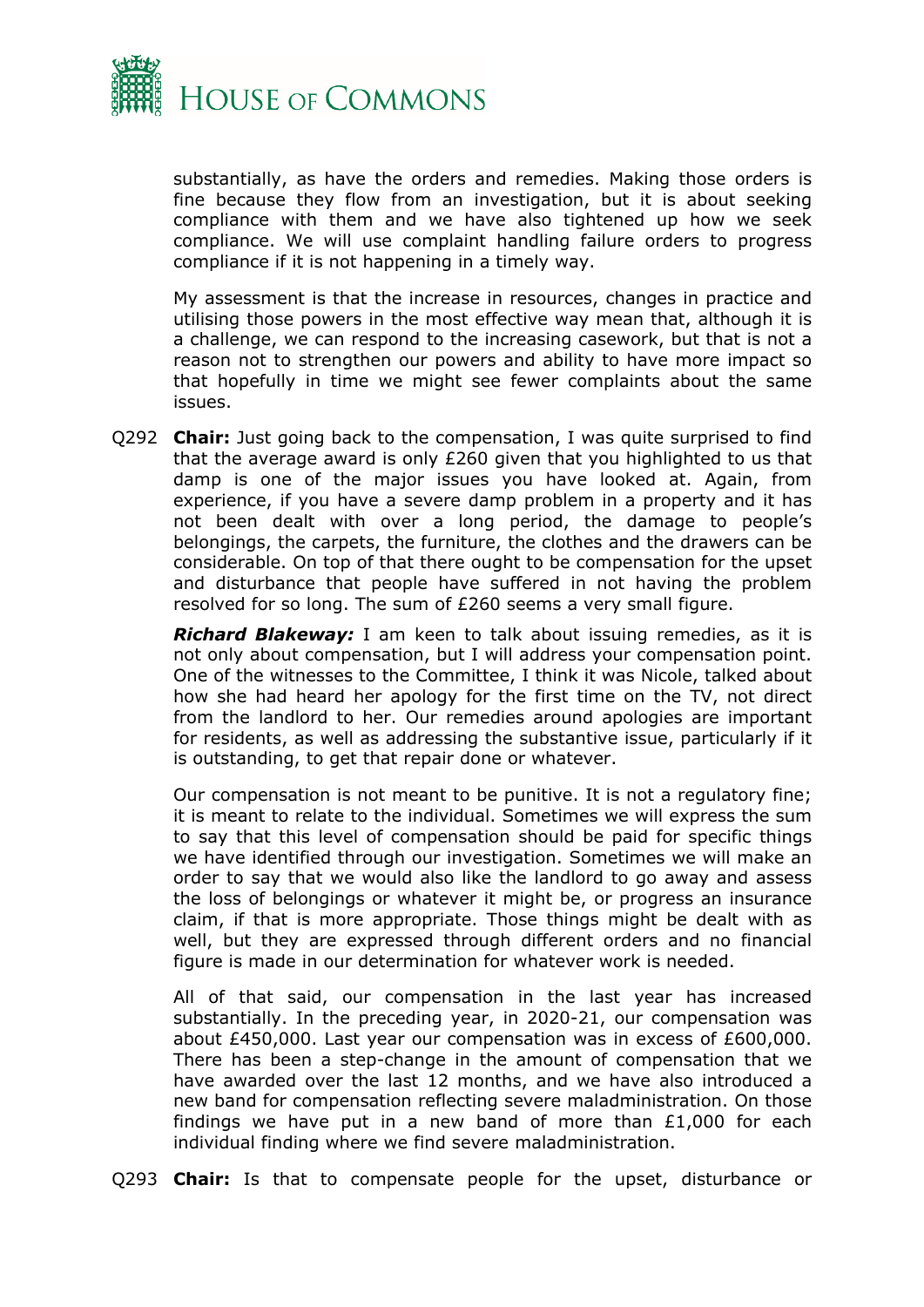

whatever they have suffered?

*Richard Blakeway:* It depends on the individual circumstances. In a case I was looking at this morning, the resident had not been able to use one of their bedrooms. We compensated that based on the landlord formula for compensation for loss of bedroom space, and we made an additional award of compensation for distress and inconvenience. Then we made several other orders that were non-financial but related to apologising and addressing the issues that had occurred.

Q294 **Chair:** When you ask a landlord to go away and look at something, as you have just described, do you come to a view about whether they have looked at in a reasonable way? It would be very easy for the landlord to go away and say, "We do not think it is worth very much," and the tenant is still dissatisfied.

*Richard Blakeway:* Yes. We go through compliance on our orders. We have high compliance rates. We have to be satisfied that there has been a thorough process, so if it is not signposting or helping progress an insurance claim, we would obviously look at whether receipts have been provided or the payment had been made and if the resident was happy with that, before we said that the order was complied with.

**Chair:** I do not quite understand the insurance point.

*Richard Blakeway:* It depends on who is responsible for the loss of belongings. If there was an incident where the landlord might say it is more appropriate to progress an insurance claim, sometimes they will do that and sometimes we will say, "You should support the resident in doing so." Sometimes we will say the responsibility rests with the landlord.

**Chair:** Landlords, in my view, will quite often fall back on that, even when it is their responsibility, "If you have insurance, claim on your insurance." Surely that is not appropriate. Household insurance is there to cover the issues for which the tenant is responsible, not the landlord.

*Richard Blakeway:* I understand that.

Q295 **Chair:** Finally, would you like the power to have heavier fines? Surely some social housing providers who have very good records must be saying, "We are having to pay more in subscriptions to the ombudsman to pay for the costs of the other lot who do not manage their houses properly." Should the other lot who are managing their houses badly be made to pay more for your services when they get things badly wrong?

*Richard Blakeway:* I would not express our compensation as a fine. I would express it as a remedy for the individual, and it is therefore always going to be based on individual circumstances. We do not have a cap on the level we can award. We are seeing an increase in the level we are awarding, and sometimes we will order further investigation, which is not reflected in the overall sum published in our annual accounts. Remedies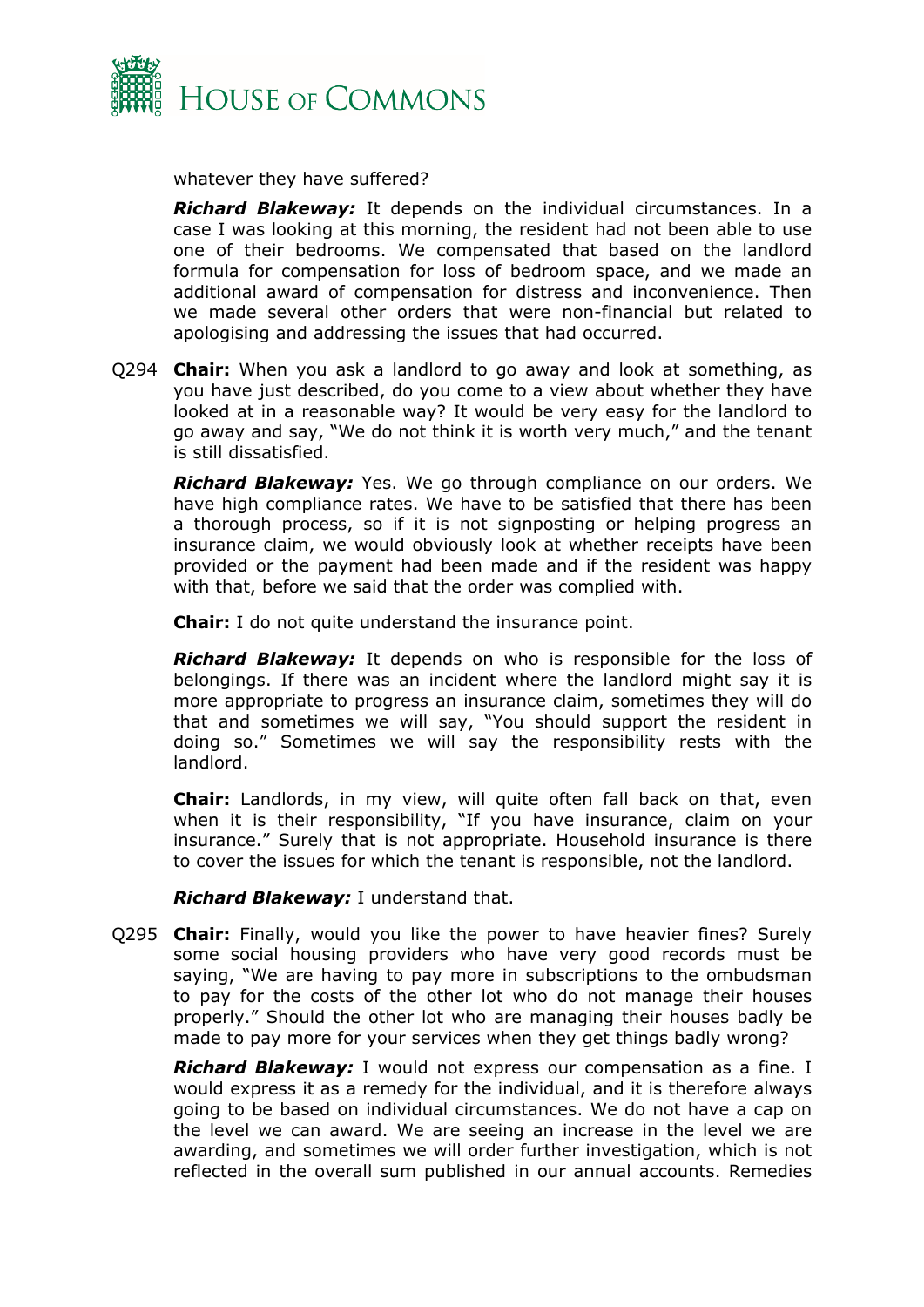

overall, including compensation, is something I want to review. I think we should introduce a new tier for severe maladministration, but we will look at it further to see whether we should increase our bands overall.

Q296 **Kate Hollern:** I am concerned about the insurance element, but if a tenant is paying rent for a property they cannot live in because there is a problem, surely they should be compensated with a refund on the rent they have paid.

*Richard Blakeway:* That can happen, and it is potentially something that we order.

**Chair:** Coming back to the issue of tenant awareness, a very important issue, Darren Henry.

Q297 **Darren Henry:** We mentioned this earlier, but to expand on it, there are concerns that providers are not making tenants aware of their right to complain to you as the ombudsman. You mentioned that, at final response, tenants should be referred to you. You also suggested that it should possibly be at the point of first contact as well. Under your complaint handling code providers must now proactively raise awareness of the ombudsman among their tenants. What is your assessment of the current level of compliance? How would you monitor this? And could you expand on the potential first-contact idea?

*Richard Blakeway:* Compliance is the area where we would like our powers strengthened so that we could monitor it. It is not something that we monitor at the moment, unless we receive a complaint and identify something when we are handling that complaint. There is absolutely a need to monitor, to assess compliance and to ensure it is done in the right way. I would like the power to do that, and it is something we would then resource.

On the point about first contact, at the moment our scheme expresses that at final response the landlord should make the resident aware that they can come to the ombudsman. That is done better by some landlords than others, so we publish best practice and we pick up with landlords where we think the signposting is not effective. They might have done it, but not as effectively as they should have done.

Making the resident aware of the Housing Ombudsman Service at the start of the complaints process would be beneficial for residents. Although we say that in our code, it does not say that in our scheme. I would like to change the scheme so it does say that. I would like landlords to do more to raise awareness of the ombudsman on their websites, in regular communication with their residents, rent letters, whatever, to raise awareness of the Housing Ombudsman Service, as that would be beneficial. I want to work out what best practice looks like and then work with landlords to ensure they try to follow that and encourage it.

I would also like us to be less reliant on the landlord to be the communicator about the Housing Ombudsman Service. We do our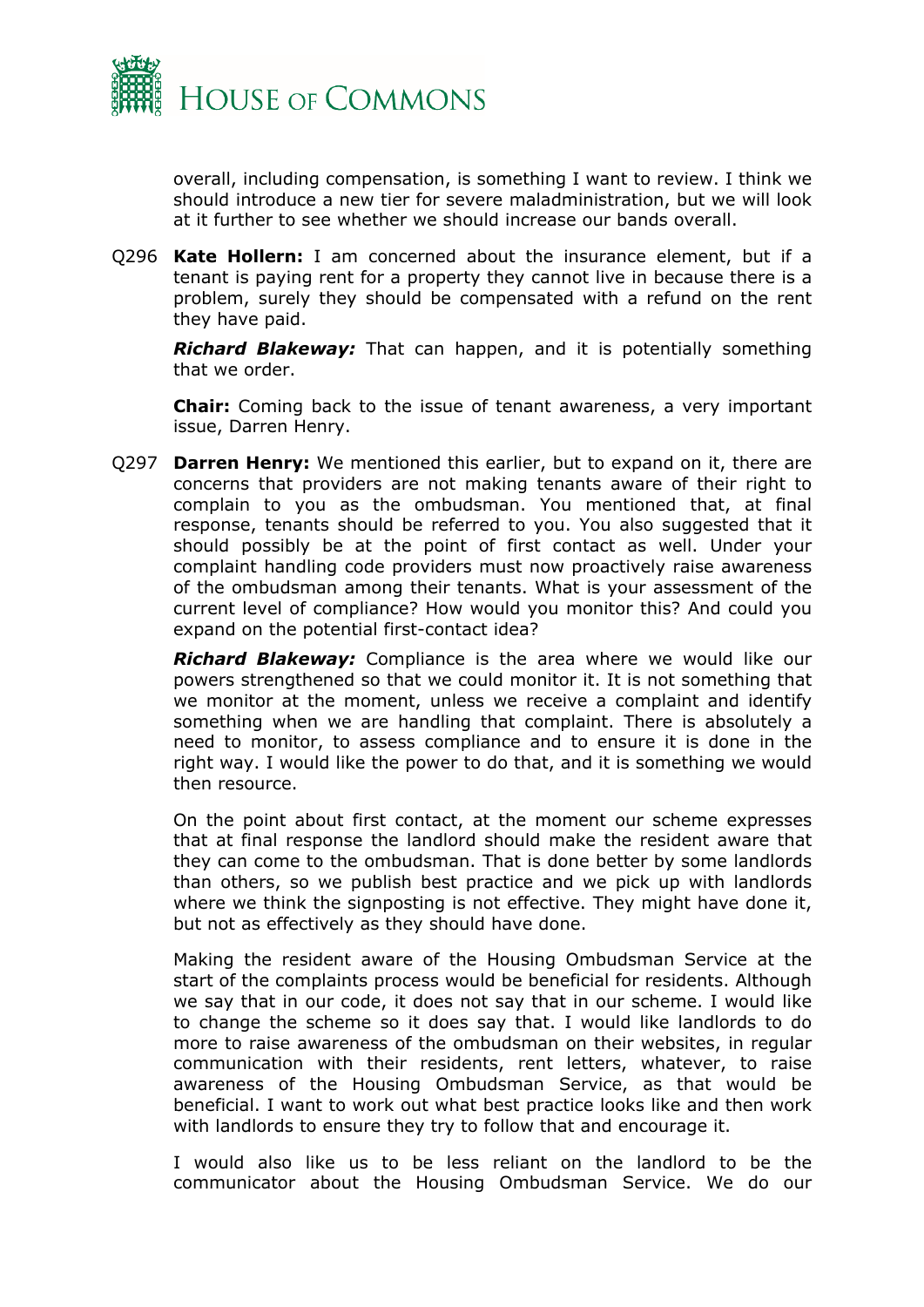

outreach work and we are doing a lot around transparency. We had 1.3 million hits on our website last year, which shows that we have traffic, as well as the increase in complaints, but there is a lot more I would like us to do. I would like to resource it. An option that I am keen for us to explore is an additional charge on our subscription rate to produce a ringfenced budget for awareness-raising activities by our service, whether for the vulnerable groups who we think might be struggling to access the service, or more generally. We are very likely to consult on that when we set out our next business plan later this calendar year.

Q298 **Darren Henry:** That is an interesting suggestion—ring-fencing some money to try to raise awareness—but you are not addressing the compliance bit of it, so you have no means of monitoring to ensure compliance.

*Richard Blakeway:* If we receive a complaint and it is clear to us that, for example, the landlord has not published its self-assessment against the complaint handling code, we will take that up with the landlord, but we rely on the complaint being received. Obviously the risk is that we are not receiving the complaint because awareness of the service or the complaints process is not as high as it should be.

If we identify poor signposting through an investigation, we will in our remedies seek to address that with the landlord and get them to review their practice so that it can be improved. Alongside that, we produce best practice on more effective signposting and informing residents about the service, but we do not have the power to do the kind of monitoring that you are talking about, which I would like to do. We have proposed to the Department that we should have that power.

Q299 **Darren Henry:** Yes, because clearly under your complaint handling code you should be proactive in raising awareness, so that would be desirable.

Tenants sometimes go to a solicitor to seek compensation or an injunction to force their provider to undertake repairs. When they do that, they cannot then refer the complaint back to the ombudsman. What do you think is motivating tenants to go to solicitors? Is it the prospect of higher compensation or a speedier resolution, or is it just back to insufficient awareness of the ombudsman?

*Richard Blakeway:* This is one of the areas that we sought to address when we published our report on damp and mould in October. Alongside that report we issued new guidance on our jurisdiction. It is important to be clear about what we can and cannot do when there may be a legal process. That needs to be clear to residents, but landlords need to be clear in their handling of a complaint where there may also be a legal issue being progressed.

Overall, our approach around jurisdiction in my very strong view is that we should handle and investigate as many issues as we can, and be as embracing in our jurisdiction as we can be, rather than rule something out as outside our jurisdiction because potentially there is a legal process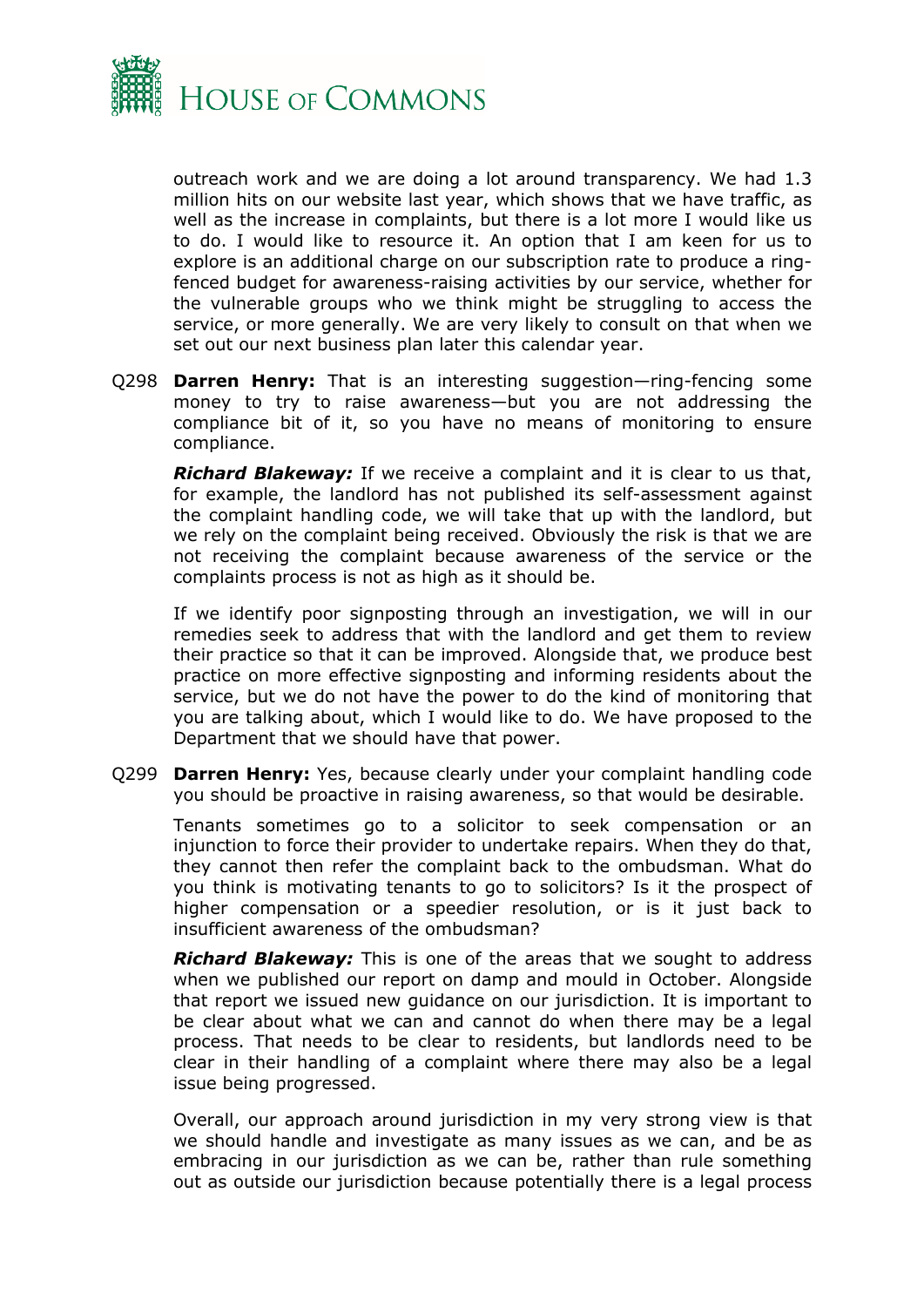

alongside it. To be clear, unless proceedings have started in court, I think we can potentially investigate, and the complaint should still be progressed by the landlord. It is also important to be clear that any legal claim reflects the complaint, because it may be that the issues that have been raised through a legal process might be much narrower than the issues that have been raised in the complaint.

In my view, the complaints process has been a potentially more effective way to resolve an issue because it could be faster and it is less adversarial, or it should be. It may be that the issue raised through any legal process or any preaction process on housing conditions, for instance, is far more narrowly defined than the complaint itself. A landlord needs to be clear about what is in the potential legal process and what is in the complaint and ensure that they do not close down the complaints process and therefore miss the opportunity to address all the other issues that the resident may be raising. Certainly with the preaction protocol on housing conditions, until the particulars are issued in court it can still be treated through the complaints process and could still be investigated by the ombudsman.

Q300 **Chair:** Thank you very much, and we will now move on to the Regulator of Social Housing. Thank you for coming along, Jonathan Walters.

To begin on these issues, you have powers to regulate the quality of social housing, according to the four consumer standards, but the Government asked you to review these standards in their White Paper. How far have you got with that review? The Government have also published some draft clauses for the forthcoming Social Housing (Regulation) Bill. Does that give you all the powers you think you are going to need to do this job properly?

*Jonathan Walters:* I will take that in two parts. Some of our consumer standards are directed to us by Government, including things like the decent homes standard and the tenancy involvement and empowerment standard. All the key elements are directed to us by Government. In the draft clauses that will hopefully come before Parliament shortly, the Government will take powers to direct us in other areas around transparency and safety, too. The suite of things on which we have to set standards will probably change as a result of the legislation.

We have been doing an awful lot of work talking to tenants and landlords, Government and others about what a new standards framework might look like, but we need to wait until the legislation has been passed and we have been directed by the Government on the areas that they already direct us on, plus the new areas, about what will be in our standards. We will then do a full standards consultation some time next year once the legislation has hopefully been passed.

On legislation, the Government are saying that roughly two thirds of the clauses have been published and another third are still to come. Within that third still to come there are some additional powers that we are quite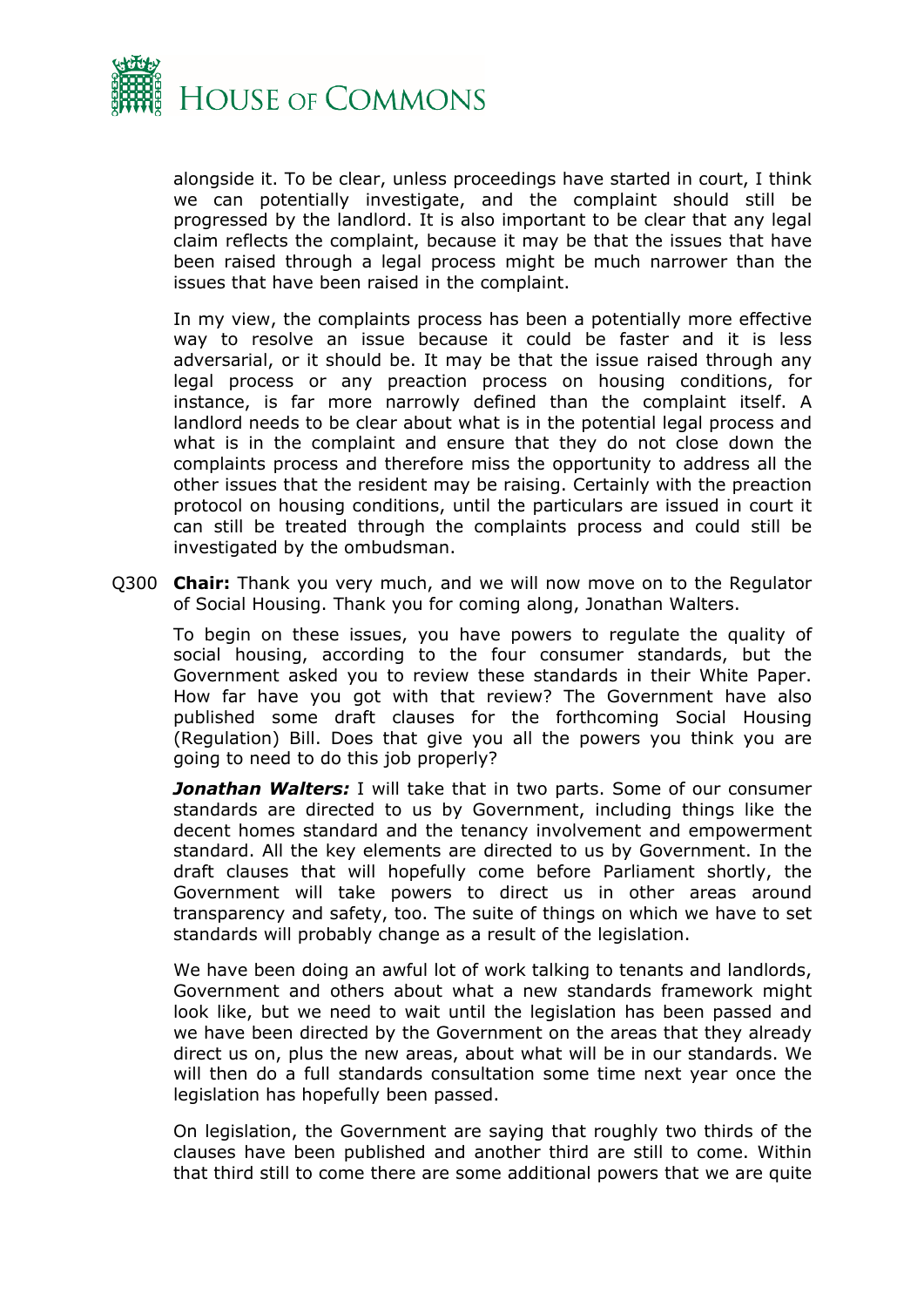

keen to get, primarily around economic regulation, look-through powers and defining the types of organisation that can register, what "English body" actually means, which turns out to be quite a complex and thorny legal issue. There is some complex legislation still to come on the economic side.

On the consumer side, if the clauses are eventually passed by Parliament, we would feel that we have a strong set of tools to enable us to regulate the consumer standards.

Q301 **Chair:** Is there nothing else you want?

**Jonathan Walters:** I think that package will help get the job done.

Q302 **Chair:** It is unusual to have a witness say they have everything they want, but we have it on the record now. In terms of your regulation, these standards apply to registered providers but not all providers are registered. Should it be voluntary, or should there be an element of mandation?

*Jonathan Walters:* It is an interesting feature of our system that you can provide social housing in this country without being regulated. It is voluntary. I think the vast majority of social landlords are registered with us, and we have about 1,600 organisations registered with us providing 4.4 million social homes. There are a large number of historical organisations such as almshouses that, over the years, have chosen not to register with us. A small number do not, but the vast majority do.

**Chair:** That is a description, not a view.

**Jonathan Walters:** Yes, fair enough. Clearly it is the way legislation has been set up, and you will be aware that ONS looked at the classification of the social housing sector a few years ago. For a period the sector was reclassified on to the public sector balance sheet before deregulatory measures were taken to move it back off the balance sheet. One of the things ONS weighed quite strongly in its decision about classification was that it was a voluntary act to come on to the register. I cannot think of many organisations that provide social housing at any scale, I can only think of one, that are not regulated by us.

Q303 **Chair:** Which one is that?

*Jonathan Walters:* A stock transfer happened in Medway, a slight anomaly, in the early 1990s before the legislation was passed. There is one stock transfer organisation that is not regulated.

Q304 **Chair:** It is a complicated issue where balance sheets appear, in terms of whether they are public sector borrowing, so that is an interesting explanation.

Coming back to the fines, unlike the ombudsman you can fine organisations. The cap on fines is going to be lifted, but you do not actually fine organisations, do you? You never do it.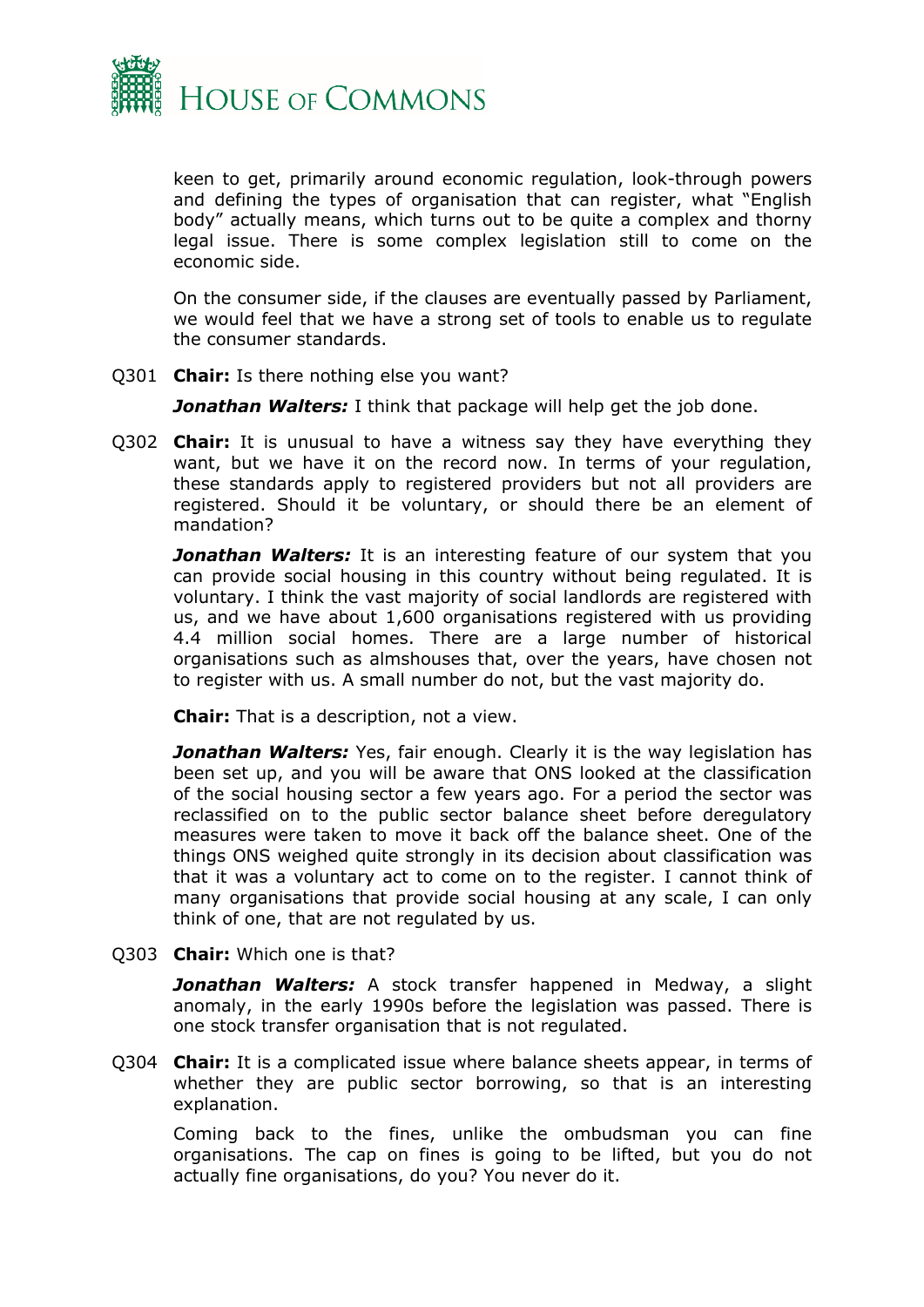

*Jonathan Walters:* We do not find that using fines is a particularly effective measure. We think there are other tools in our armoury, and we have quite a large armoury of tools, that are more effective. Unlike with Rick's scheme where the compensation paid by the landlord goes directly to the tenants to compensate them for their experience, any fines we levy ultimately end up going back to the Treasury. We are largely in the local authority or the not-for-profit sector. Although we have a small and increasing number of for-profit landlords, the vast majority of landlords are either not-for-profit or local authority bodies. Fining those organisations ultimately takes money out of the system. We would rather use other tools to get the job done, so we have decided over the years that fines are not the first tool we reach for.

Q305 **Chair:** Is it because you have decided, or is it because the way that many organisations are now structured means they could default on their borrowing if you levied a fine?

**Jonathan Walters:** I do not think that is something that would stop us doing it. A lot of loans will have covenants about using statutory powers, which include fines and other actions that we regularly use, such as appointing board members. Where we are unhappy with the quality of the board of a private registered provider, we can appoint members to that board. That is an action we take reasonably regularly, and it would trigger a loan default. Just because it is in the loan covenants does not mean we would not take that action.

Q306 **Chair:** What is the point of raising the cap on fines if you do not believe organisations should be fined?

**Jonathan Walters:** An increasing number of for-profit organisations are entering the sector, as I was saying, and I think fines in that environment where the shareholder's mind is ultimately concentrated by the fine, rather than the consumer's, might be a useful tool in that context.

Q307 **Chair:** So we might see more fines in the future?

*Jonathan Walters:* I would not rule it out.

Q308 **Andrew Lewer:** Aren't you worried that you would be subject to a legal challenge for discriminating on the type of provider, rather than on the problems with the service being provided?

**Jonathan Walters:** We always try to use the right tool to get the job done. What we are looking for is the right outcome, which is our standards being met. As I said at the start of my remarks, we have never really found a situation in which fines would be the right answer. They might be in the future, but we often find that the threat of using powers or making a public regulatory downgrade are the types of actions that concentrate the minds of boards and organisations, and often those are the tools that we need to go to. We have a much wider spectrum that we can use if we need to.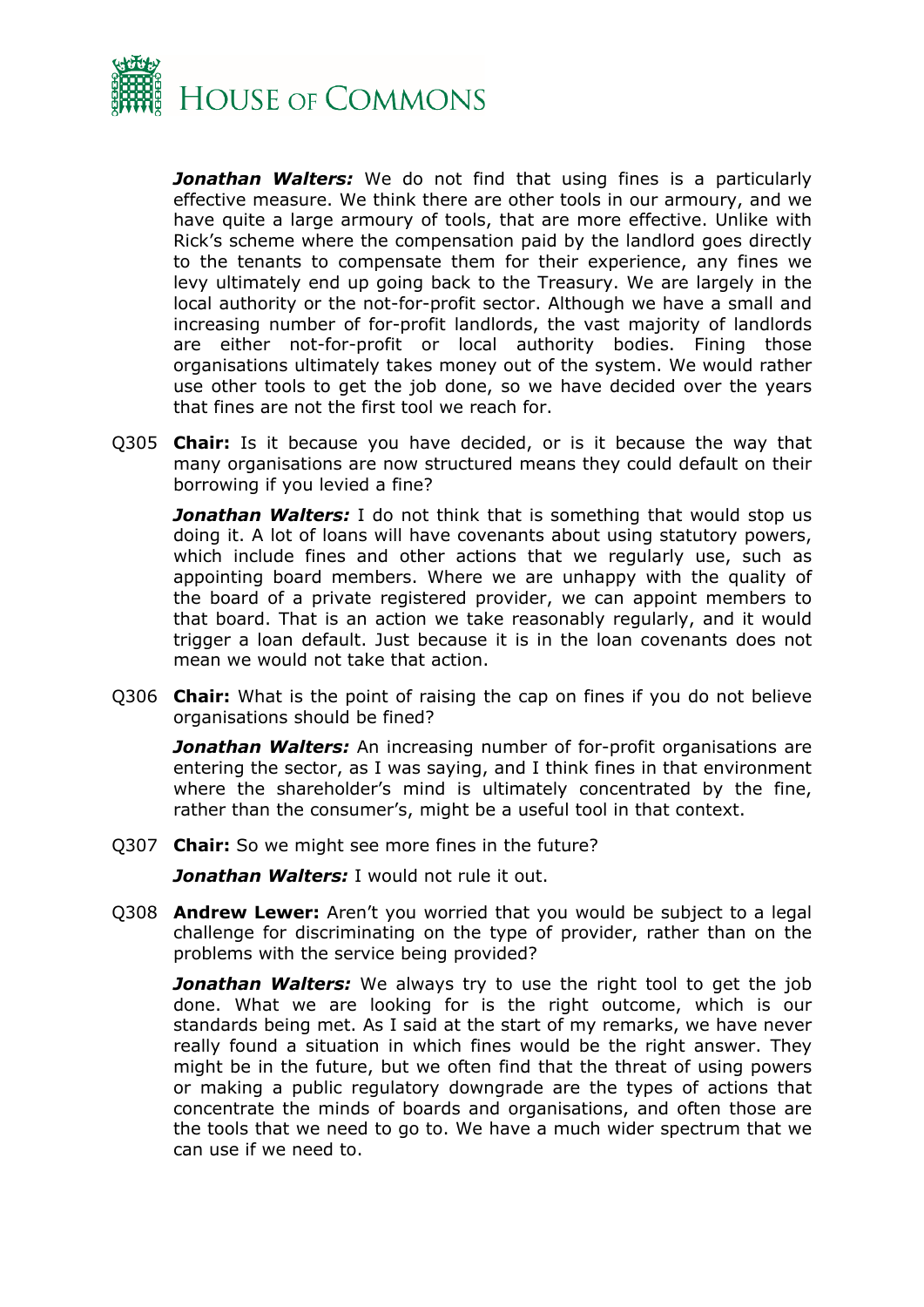

Q309 **Andrew Lewer:** Right back to 2011 the regulation of consumer standards has been subject to the serious detriment test, but the Government are now legislating to remove it. Can you explain what impact the introduction of that serious detriment test has had on the way you have been able to regulate, and whether it hindered the ability to regulate?

*Jonathan Walters:* The serious detriment test was introduced in 2011. It followed the review of regulation in 2010 by the Government at that time. I think their aim was to ensure that, as far as possible, things were being dealt with at a local level, so local housing associations and tenants were putting issues right and you did not have a regulator interfering with what was essentially a very local relationship. That was the origin of the serious detriment test.

Over the last few years, it has become increasingly apparent that it is preventing us from taking appropriate regulatory action. It is not preventing us from taking appropriate regulatory action in all cases, but it is preventing us from regulating those standards proactively, and I think its removal is something we would welcome and would enable us to be a more proactive consumer regulator than we currently are.

Q310 **Andrew Lewer:** Given you have a very clear view about the problem it has caused for you, did you advocate to the Government and to the relevant Department for its removal?

*Jonathan Walters:* We have been talking to officials all the time. We have been talking to them over the last few years about the serious detriment test and its role and impact. I think Ministers have been keen to remove it, and we have been very supportive of that.

Q311 **Andrew Lewer:** They would not have been in any doubt about your clear view of that test as an organisation?

**Jonathan Walters:** Over the last few years it has become increasingly clear that it was hindering us from being a very proactive regulator. We think we have been very focused on economic regulation, where the serious detriment test does not count, so over the last 10 years we have mostly focused on being a proactive economic regulator. That is where our focus has been.

Q312 **Andrew Lewer:** Given that you will be able to broaden out, will it now enable you to inspect housing stock?

*Jonathan Walters:* We remain a regulator, not an inspector, in technical jargon. We are a regulator of organisations, so what we look to do is to ensure that landlords are delivering a good quality service. Our standards are all about setting high-level outcomes that landlords have to meet, in conjunction with their tenants, to ensure that the outcomes are delivered on the ground.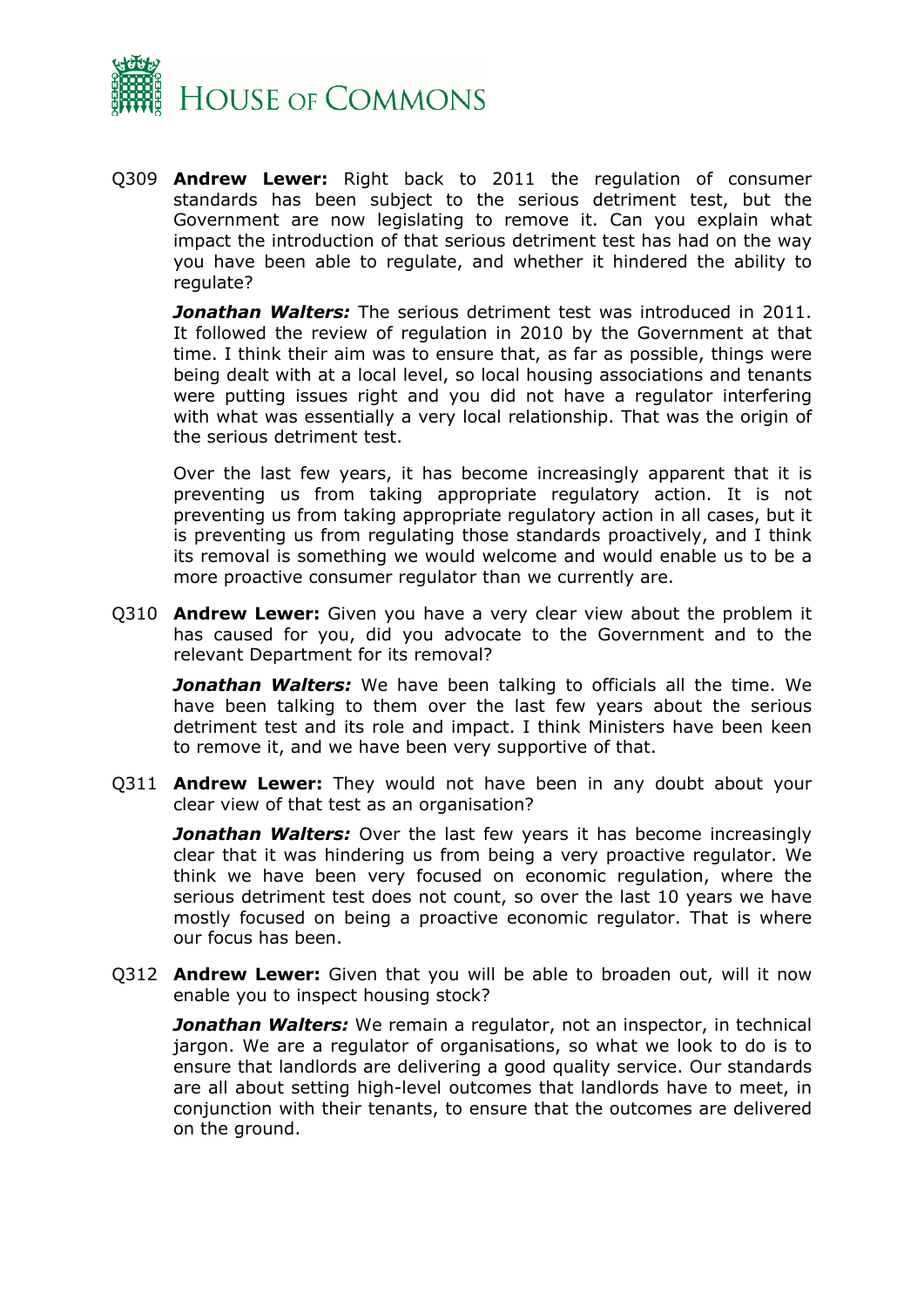

In the first instance we always want to see the landlord putting those issues right and addressing them, but we will clearly collect information. We will look at what the landlord is collecting, we will come to a view in the round about the landlord's performance, but I do not think our job will initially be as an inspector of buildings or properties.

Q313 **Andrew Lewer:** You do not imagine that you would get to a point where someone was being so unco-operative that you feel the need to inspect their housing stock to see what is going on?

*Jonathan Walters:* We are going to have a legal power to look at stock and inspect it, if we ever reach that position. We would be prepared to do it if we needed to. We would always hope that the landlord puts it right first, because it is the landlord who is responsible for providing a good quality home to their tenants. We think the onus lies with them.

Q314 **Andrew Lewer:** I suppose if you relied on hope alone you would not need a regulator at all. I am taking from this that you have no specific idea about a resource for inspection. It is just something that you are holding in reserve.

*Jonathan Walters:* No, once we have the new consumer powers, we will need to significantly expand as a regulator. We will be carrying out proactive investigations of all large social landlords and engaging more regularly with landlords across the piece. As in the White Pape, we expect to look at each large landlord every four years to check if they are meeting consumer standards.

Q315 **Andrew Lewer:** Would that be a paper exercise rather than looking at housing stock?

*Jonathan Walters:* It will be going out to meet the landlord, to meet their tenants and to look at the information the landlord has. It would be trying to get under the skin of the organisation and how well it is delivering the consumer standards, in much the same way as we currently do on the economic standards.

Q316 **Andrew Lewer:** This touches on the principle of co-regulation within the sector. It is an expression that is used a lot, but could you explain to us your understanding of the principle of co-regulation?

**Jonathan Walters:** It is expressed in a range of regulatory systems using a range of terms. Essentially, it is based on the principle that it is far better if the firms, in this case the landlords, look to provide the right service and to do things the right way the first time, rather than a regulator second-guessing firms, or in this case landlords, and describing in great detail how they do their job.

We think the best outcomes for tenants are delivered when landlords engage with them, listen to them and deliver the right service, rather than the landlord listening to the regulator and trying to do it in the way that the regulator prescribes. It is much better for delivering outcomes on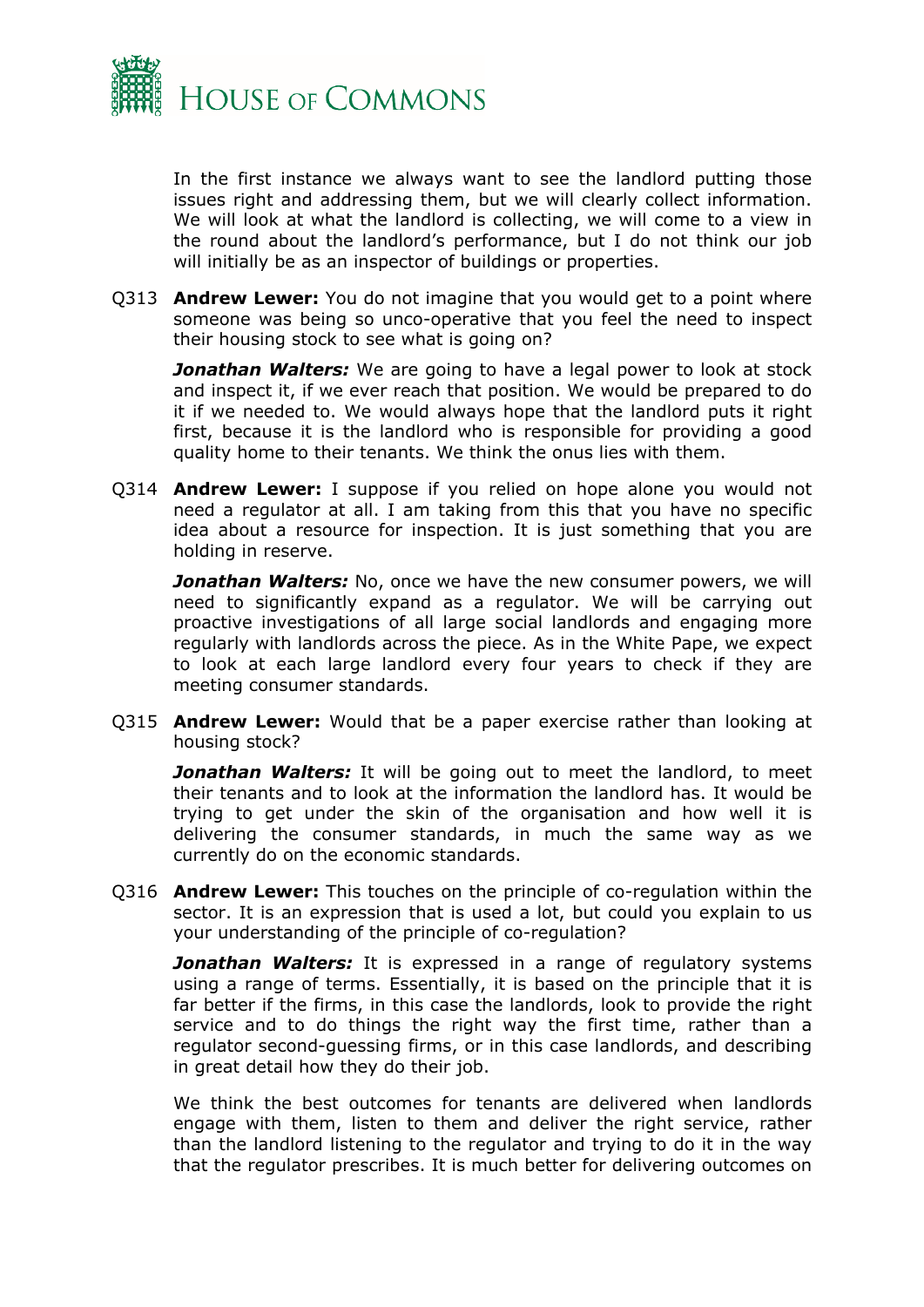

the ground for tenants if the landlord is focused on that. Our standards are deliberately outcome-focused, telling landlords the outcomes they should be delivering for their tenants. How they go about doing that will depend on the landlord and their tenants working together. It will look different in different parts of the country. It will look different for different client groups. It will look different for the wide range of needs that the individual tenants will have. Rather than one-size-fits-all regulatory prescription, co-regulation is about saying to the landlord, "These are the outcomes that you should be delivering."

The job of the regulator is then to check that those outcomes are happening. The job of going out to engage with landlords and tenants is to understand if that is happening on the ground, "This is the experience that tenants should expect from their landlord. Is it being delivered?" Where it is not being delivered, we get to this point about the right remedies and tools the regulator needs to use to get the landlord to behave appropriately.

Q317 **Andrew Lewer:** Is your assessment of how well that is working based predominantly on feedback, notwithstanding that it is co-regulation and outcomes based, or are there some metrics in there as well?

*Jonathan Walters:* There are absolutely some metrics. At the moment we are only proactively regulating on the economic side, and there is a wide suite of economic metrics that we use. You will probably be aware that, as part of the White Paper, we have just had a consultation on the tenant satisfaction measures, so a basket of measures that aim to capture the outcomes that are delivered for tenants—the quality of repairs, the timeliness of repairs, the tenant's level of satisfaction and so on. We have just engaged in very extensive consultation with tenants and landlords across the country. We have been out on roadshows engaging with a wide group, and we have just closed the consultation and had over 1,000 responses. We are currently working through all those responses, over half of which were from tenants or tenant groups. We are looking at those responses and in the autumn we hope to publish a basket of measures that we expect all landlords to publish to be available to all tenants to see, and we will review and use that as part of our regulatory toolkit to try to identify where there is poor performance.

Q318 **Andrew Lewer:** Finally, as you are moving on from this purely economic metric to a wider basket of measures, how will it affect the importance of providers making referrals to you as part of this co-regulation world?

*Jonathan Walters:* That remains absolutely fundamental. It is important that landlords are honest with themselves and with their tenants, so when things go wrong they self-report to the regulator. It is important, as we discussed earlier, that tenants know how to get hold of the ombudsman and that we continue to talk so that, where Rick and his team are picking up issues, we are able to use that to triangulate our evidence. We want to pull in evidence from wherever we can to try to identify where there is poor performance and then to address it.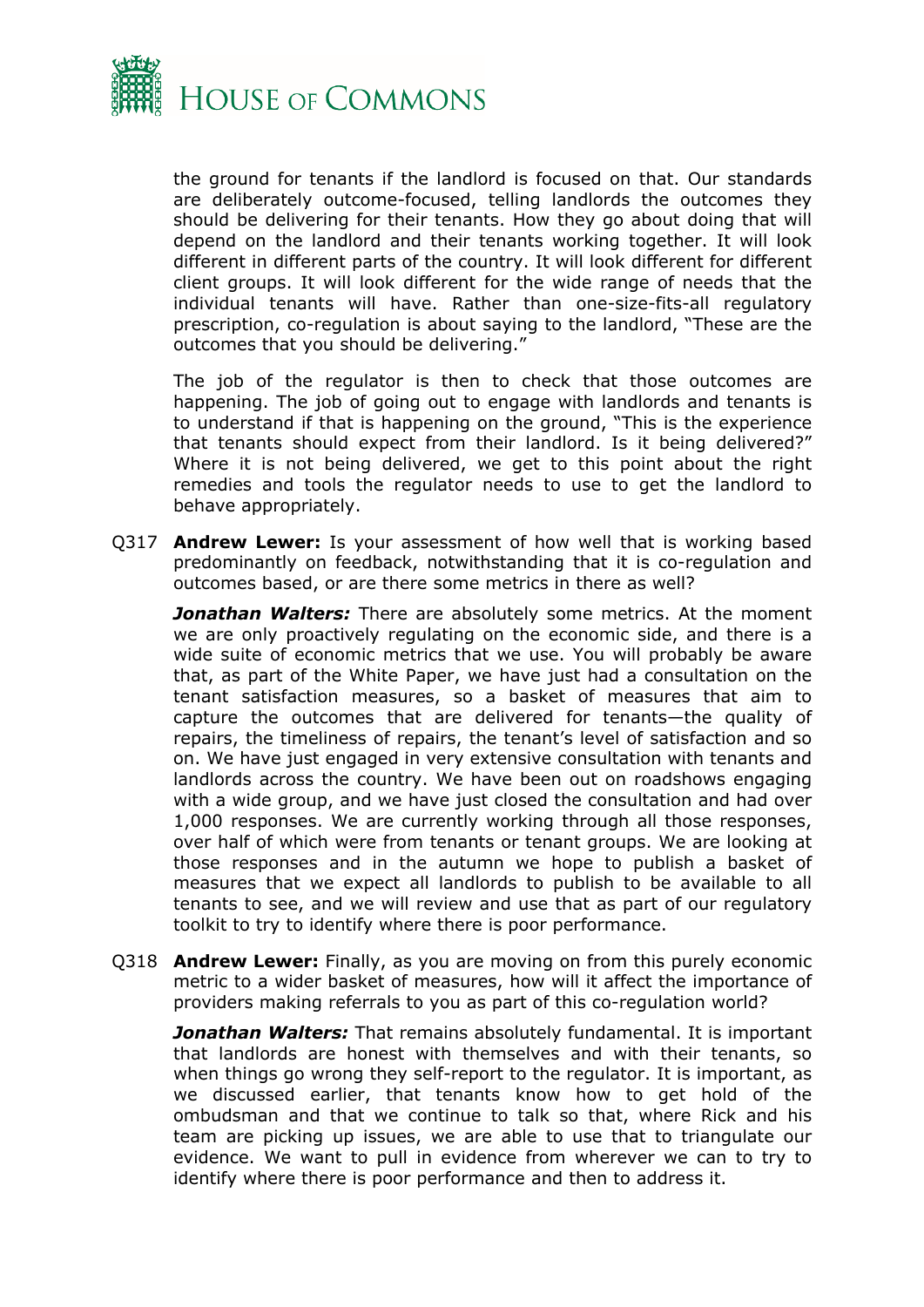

Q319 **Chair:** Are the four-yearly inspections something you have carefully considered to be the right period of time? Do you have evidence to back that up, or is it simply the period that you have the resources to do and you cannot do it more often?

**Jonathan Walters:** No, it is definitely not how many resources we have and what we can do. It is based on our current economic model, where we currently inspect or carry out an in-depth assessment of all landlords with more than 1,000 homes once every four years. We also supplement that with reactive engagement. Where a problem is identified, we do not wait for the fourth year. If we think a landlord has a problem, we get in there early and we would expect to do the same on the consumer side. We might have a plan for how we are going to do it, but if the evidence emerges that some landlords need to be engaged with much earlier, we would do that and engage with them very quickly.

Q320 **Ian Byrne:** Jonathan, the regulator intervenes only when there is evidence of systemic failure. This principle is based on your interpretation of your statutory duty to minimise interference and to act proportionately. How did you arrive at that interpretation?

*Jonathan Walters:* All of our powers and all the legislation that we have and operate within are about regulating organisations. What we are looking to do is to identify where organisations are failing. That can be different from individual cases or individual issues where something has gone badly wrong and a tenant has suffered something terrible that needs to be put right. That is why Rick and the ombudsman rightly have a key role in dealing with individual tenant complaints.

Where we engage and intervene is where there is evidence that the organisation as a whole does not have the systems or processes to deal with issues. We would expect a good landlord, where something has gone wrong, to admit to the tenant, the local authority and the regulator that something has gone wrong and then to take steps to address it. Where the regulator tends to get more involved is where landlords either do not want to or are unwilling to admit that something has gone wrong or that they have made a mistake. That is the majority of our casework, where landlords are either unwilling or unable to put things right.

Q321 **Ian Byrne:** How do you determine whether the failure is systemic?

*Jonathan Walters:* We look at a range of issues, but essentially we are looking at whether the evidence we have seen indicates a broad failing across the organisation. That can sometimes be triggered by one tenant referring an issue to us around fire safety, for example. And when you look at the basis of that referral, you find the organisation does not have the right systems to monitor its fire risk assessments and to check if they are being delivered and the actions are being followed up. Just one referral can take us into that space where we investigate.

It might be that we have had a number of referrals from Rick, or a number of complaints, and a picture begins to emerge that the landlord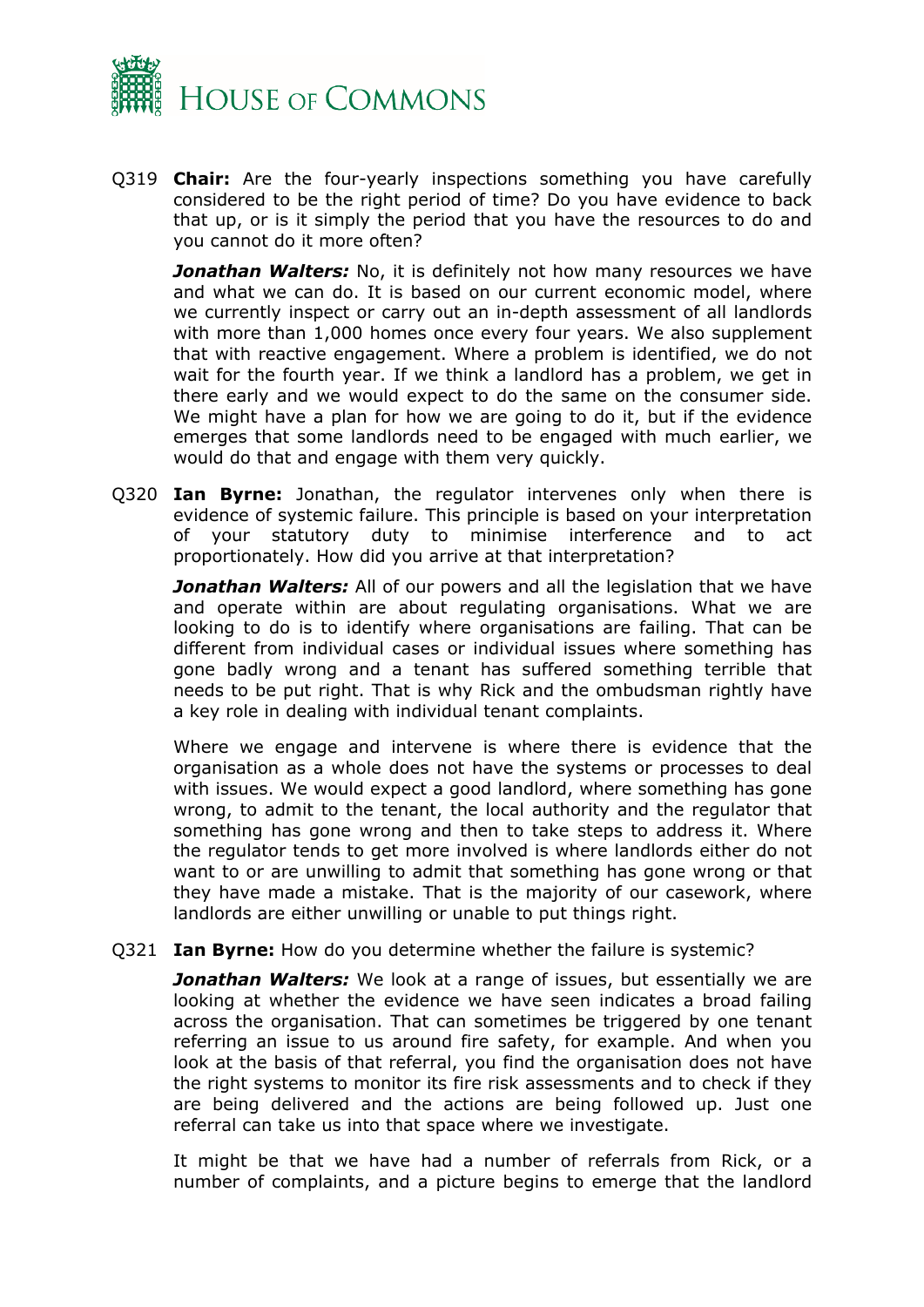

does not have the systems to tell it what is going on, to tell it whether it is putting things right and to tell it if the actions it is taking are delivering the right outcomes.

Q322 **Ian Byrne:** Are there any published criteria for that?

*Jonathan Walters:* We publish "Regulating the Standards" in which we spell out how we go about our work. It is covered in that document.

Q323 **Ian Byrne:** Given what you have just outlined, why was Clarion not considered a systemic failing?

*Jonathan Walters:* We engaged extensively with Clarion on the Eastfields estate. In fact, Clarion self-referred to us and two tenants subsequently referred Clarion to us. We engaged with Clarion, and we took evidence from the ombudsman on what they were seeing in their casework around Clarion. We looked at our own casework on Clarion. What we found was that something had gone wrong on the Eastfields estate. What those individual tenants experienced and what we saw on the television was not acceptable, and we made it clear that in those individual cases it was unacceptable. What we did not find with Clarion was that, across the piece, its systems were not working. Clarion admitted it had got things wrong, and we also said that, even though we had not found a serious detriment in that case, what had happened to those individual tenants was unacceptable, which is why we asked Clarion to do a lessons-learned exercise.

Q324 **Ian Byrne:** Do you think there is a systemic failing between you and Richard? This has fallen through the gap, hasn't it? You are telling me it is not a systemic failing by Clarion, but we know how bad it was, because we have heard the evidence. Is there a gap between the ombudsman and the regulator?

*Jonathan Walters:* We all think what happened there is unacceptable. You touched earlier on visibility, and it is important that tenants know where to go. Clarion has learned lessons from the Eastfields estate, and it published its findings, which can be shared across the sector so that others can learn from those issues. I think there is a question about the visibility of the ombudsman and the regulator, and whether tenants know where to go. We talked earlier about how we raise awareness of the ombudsman and the regulator so that tenants know where to go when they need to. Going forward, that would be incredibly helpful.

Q325 **Ian Byrne:** If I were a tenant on Eastfields, and many were caught up in this, I would surely be thinking there were systemic failings. Why has your organisation not identified it as such, and what means it was not that?

*Jonathan Walters:* There were a number of cases highlighted in the media, including Croydon, where we did find examples of systemic failure. There is an interesting contrast with Croydon, because they simply did not have the systems to identify that things were going wrong,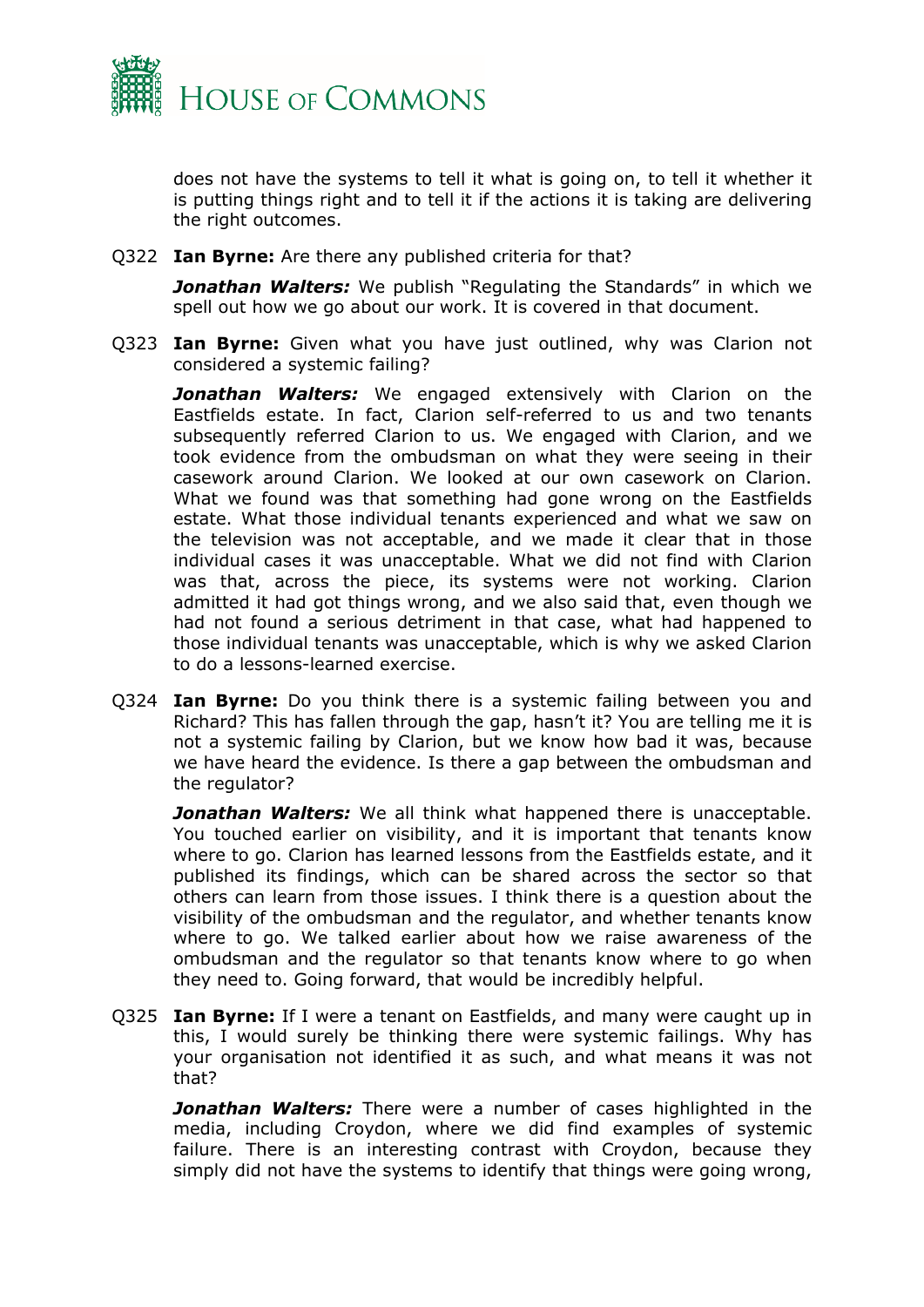

and they did not have the processes in place that you would expect a landlord to have in place. Clarion had those systems and processes in place. It clearly went wrong at the Eastfields estate and it clearly went wrong for those individual tenants, but those systems kicked in quickly and the right actions and remedies were subsequently taken.

Q326 **Ian Byrne:** But the regulator took no sanctions against Clarion.

*Jonathan Walters:* No, we did not find within our remit that it had breached the serious detriment test or our standards.

Q327 **Ian Byrne:** Back to my original point, do you think there is a gap there that should be rectified in any new legislation?

*Jonathan Walters:* It is important that Clarion takes responsibility for responding to the needs of its tenants, which is what it did. We engaged extensively with Clarion. Our chief executive took a reasonably exceptional step of writing directly to its board on the back of Eastfields estate to indicate that we did not find serious detriment, but that we did not consider what had happened to those tenants to be acceptable and we expected Clarion to put it right.

Q328 **Ian Byrne:** When a housing provider receives multiple serious complaints, should you not sanction them?

*Jonathan Walters:* We will certainly investigate the complaints that we get. We are looking against the current standards to see whether there has been a breach. If we are getting those sorts of complaints, we will look at what we know about the organisation in the round. Again, we will take evidence from Rick and his colleagues about what they are hearing and seeing. We will engage extensively with the organisation. If individual tenants have referred issues to us, we will talk to the tenants and engage with those who referred issues to us. We will take that picture in the round. Every year we publish a range of findings on consumer standards, and each year we normally publish half a dozen to a dozen findings of serious detriment. We publish regulatory notices and regulatory judgments. We do take action and sanctions where it is appropriate to do so.

Q329 **Ian Byrne:** Are you happy with the interpretation of the duty to minimise interference and act proportionately, or would you rather have it tightened up to make it easier to sanction providers appropriately?

*Jonathan Walters:* What we welcome most is the move to proactive consumer regulation and the removal of serious detriment. One of the things that minimising interference does is it makes you focus on the outcomes, and we see this with other regulatory systems. There is a question about who knows best how to run the service. Is it the regulator? Is it the landlord? We think it is always best for the landlord to be the one looking to put these things right.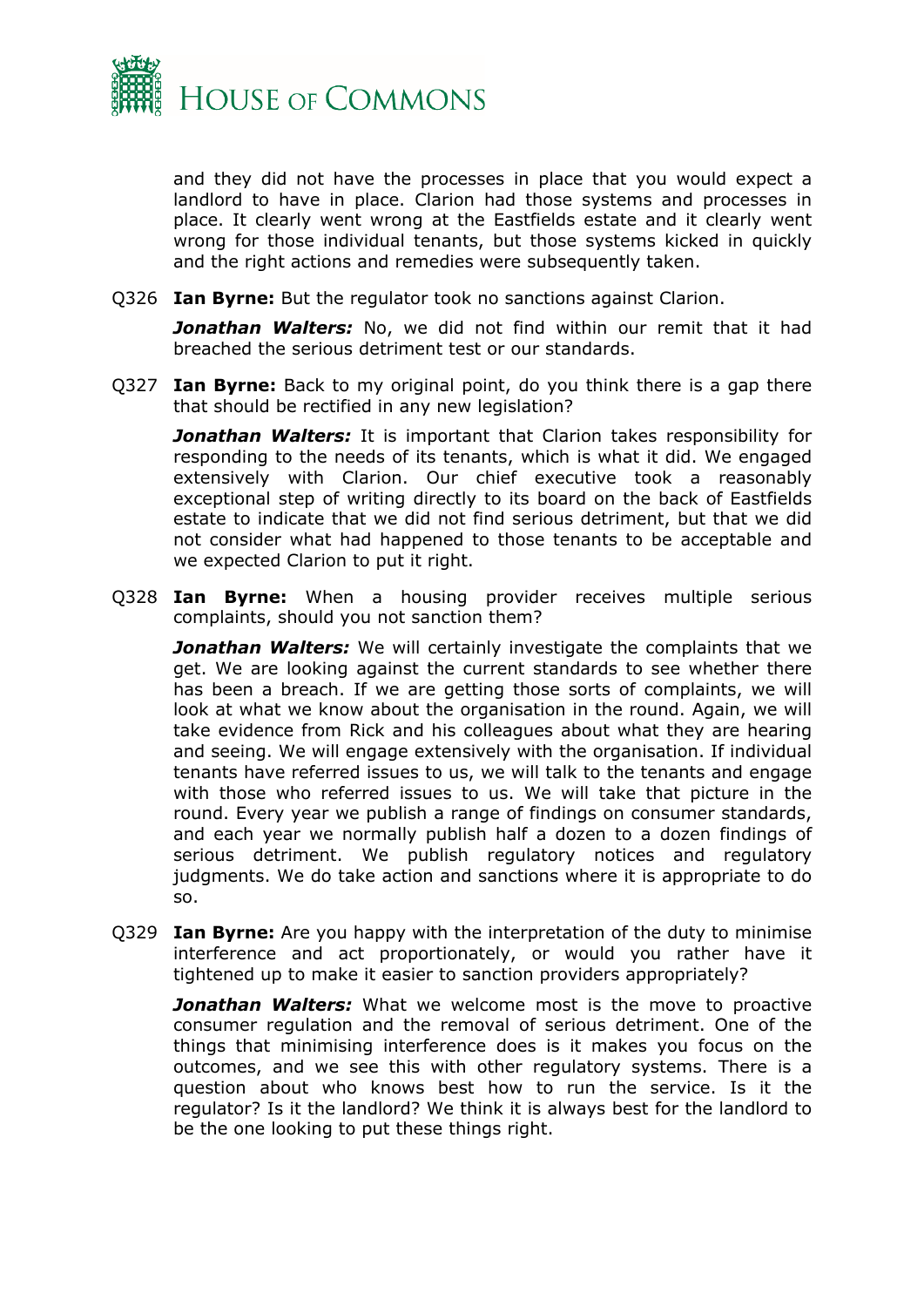

I do not think minimising interference minimises our willingness to take sanctions. We regularly take sanctions, and we regularly downgrade organisations. We regularly use our powers where we need to, but clearly we are not trying to do that where we do not need to. Where the landlord is willing to put things right, and as long as we have been transparent with others about what we think of the performance, we think it is better for the landlord to put those issues right.

Q330 **Ian Byrne:** We have heard a lot about cultural change in our evidence sessions. Do you think that minimising interference and taking a light touch is the right way to deliver cultural change?

*Jonathan Walters:* I think proactive consumer regulation will help to drive culture change in the organisation, and I think the removal of the serious detriment test, the new standards framework and the transparency that the TSMs will bring will help drive a change in culture. To be fair, we are also seeing landlords beginning to do that. We are also seeing tenants being much tougher with their landlords. They have higher expectations of them and are pushing them more, and I think that is right. It is absolutely right that tenants are expecting more from their landlords. The job of a good landlord is now to listen to their tenants and to take the feedback on board.

Q331 **Ian Byrne:** The regulator also has an economic objective. Although the objective might have been effective up to now, the social housing sector has diversified and commercialised significantly in recent years, such as with the emergence of for-profit and lease-based providers. What challenge does this present for the sector and for you as a regulator?

*Jonathan Walters:* We are clear that the standards apply to for-profits, local authorities, housing associations—the whole sector—so they should be delivering good standards in this sector no matter what their constitutional form. An interesting development over the last few years is that a service that has traditionally been provided by the third sector and local authorities is now being provided by commercial organisations. Our job as a regulator is to ensure that those organisations are delivering a good quality service and that they remain viable and well governed through that process. We have always taken the view that being a social landlord is a special badge. You are a custodian of people's homes; you are a custodian of the homes of some of the most vulnerable people in society. This is not something you should be doing for short-term financial advantage, and I think a lot of the for-profit commercial organisations coming in get that and understand it. We have been clear with them as they have come into the sector. We expect to hold them to that, we expect them to be here for the long term and we expect them to deliver a good quality service.

We have also been clear that they cannot outsource responsibility. A forprofit commercial organisation might be getting a housing association or a managing agent to deliver its services, but that does not absolve it of its responsibility for delivering a good quality service. We have been clear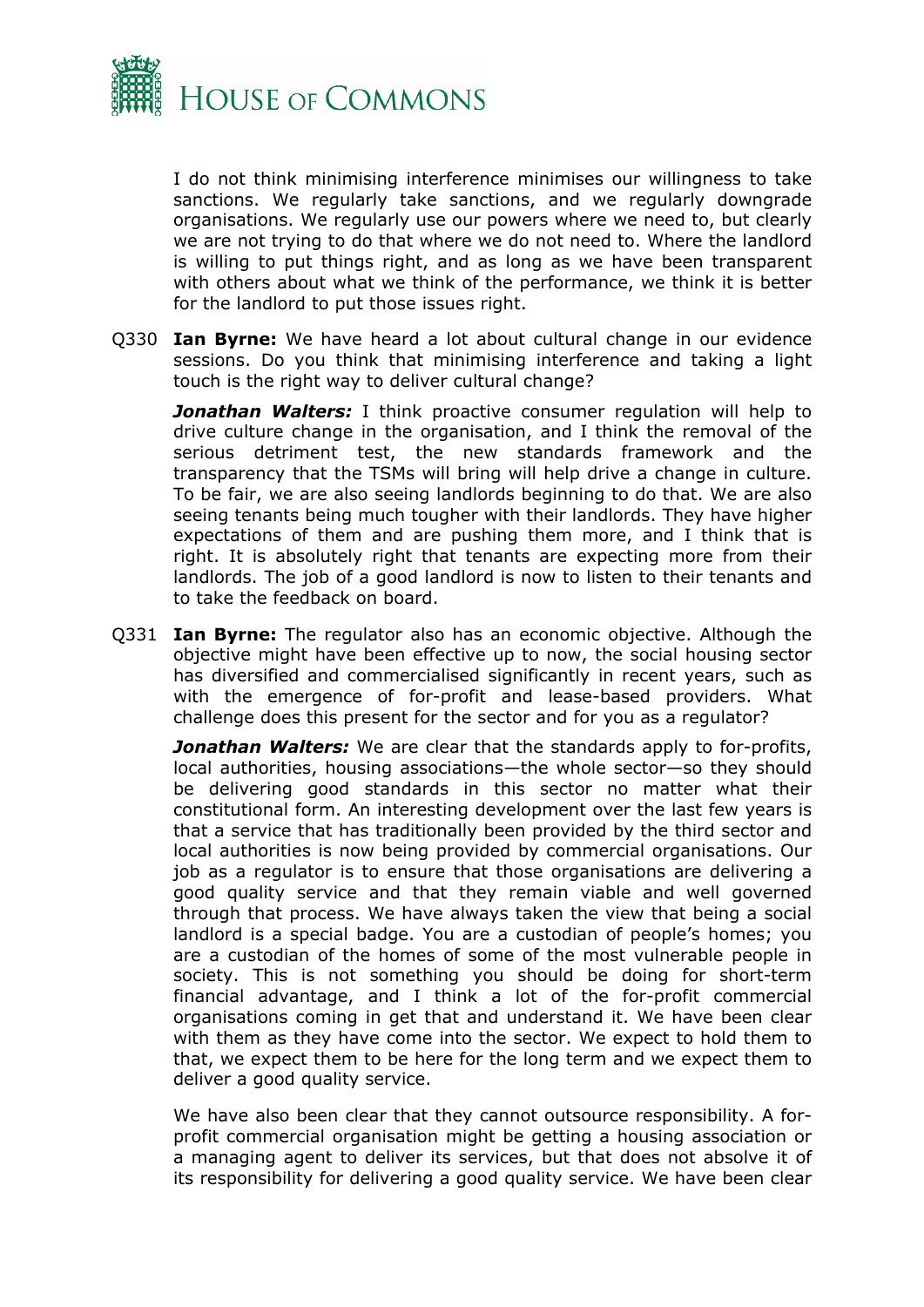

with the for-profit landlords that we will hold them to account for the quality of their service, not their managing agents or the RPs.

Q332 **Ian Byrne:** Those are warm words, but how do we ensure that for-profit providers do not prioritise shareholders to the detriment of the tenant? How would you act, and do you have the ability to act robustly?

*Jonathan Walters:* There are two parts to that. First, I think having proactive consumer regulation will be helpful in that regard. We will look at the quality of the service they are providing to their tenants in the forprofit sector just as much as we are in the not-for-profit or local authority sector. Having that commonality of purpose is important.

As an organisation we have been staffing up in this area and taking on additional expertise to make sure we have the right skills to regulate that. We recognise that dealing with commercially driven organisations with their different set of financial imperatives is a different skillset, so we are recruiting.

Q333 **Ian Byrne:** Are you confident that you will have the ability, the skills and the staff to match what they have?

**Jonathan Walters:** As of today we are confident that we are recruiting the right staff to have the right people in place. Clearly, it is a sector that is developing very fast, and one of our jobs is to make sure that we keep developing as fast as they do and take on those skills.

Q334 **Ian Byrne:** For the sake of the tenants. The majority of the sector's financing now comes from borrowing. Are you concerned about the levels of debt in the sector overall and in individual providers?

*Jonathan Walters:* One of the great successes of this sector is that it has now raised over £100 billion-worth of private finance from the capital markets and banking markets and has used that to build new homes and invest in existing stock. We think that is a positive development. As you know, we monitor the financial health of the sector very closely, both at an aggregate level and at individual organisation level. We grade those organisations, and we publish viability judgments on all the large private registered providers. We are about to start doing that on for-profit providers. Some of them are now of such a size that we will be publishing those judgments.

Our overall assessment at the moment is that the sector is in a good financial position, but there are issues with which it is grappling. Every year we publish the sector risk profile where we outline what we think those issues are. Clearly, we are coming to an end of a period of low borrowing costs. Interest rates are beginning to rise, and inflation is the big economic story at the moment, which will have a particular impact on housing association business plans. There are some challenges and some headwinds. At the moment, the vast majority of the sector, all bar two or three organisations, are at V2 or V1, which are compliant viability grades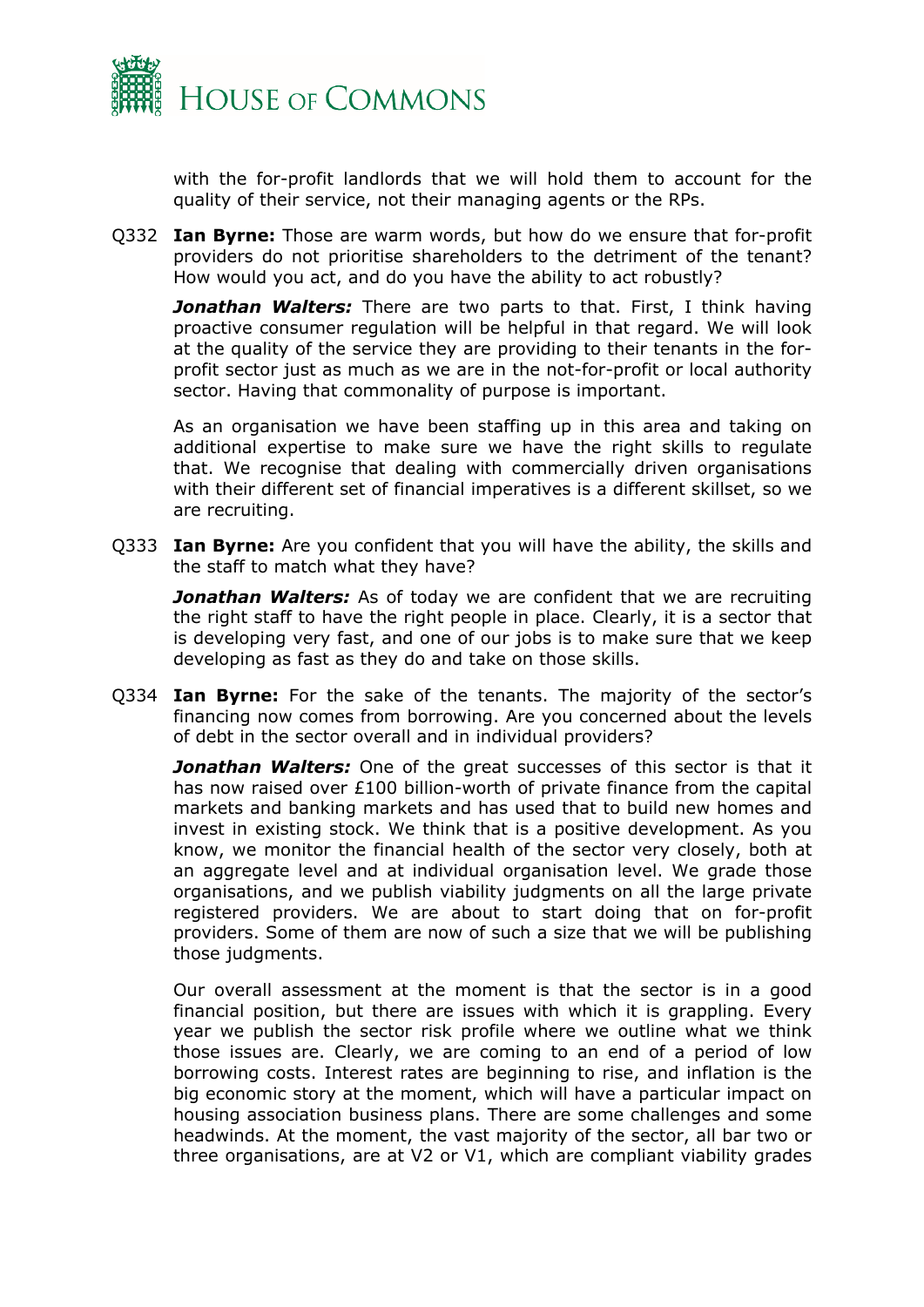

as far as we are concerned. We think that pattern will continue for the foreseeable future.

Q335 **Ian Byrne:** I want to touch on the mega-mergers we have heard quite a lot about. Some commentators are concerned about the mega-mergers and the recent appearance of very big housing providers losing touch with the localities. Is size necessarily a problem, and would you welcome a power to prevent mergers where you see them as not in the interest of the tenants?

*Jonathan Walters:* We used to have to grant consent to mergers, until the deregulatory measures following the ONS reclassification. That power was taken away as it was seen as too great a control on the sector. We no longer have that power.

Q336 **Ian Byrne:** Would you welcome that power back?

*Jonathan Walters:* I am not sure that anyone would welcome the debt being put back on the public sector balance sheet. It is not a question I feel capable of answering because it is a classification issue. If you reintroduce the power, the debt comes back on the public sector balance sheet, which I think is a difficult issue.

The mergers were happening previously, and they have happened subsequent to that power. What has been interesting over the last few years is that those mergers, which were initially about building new homes, have increasingly become about having the financial capacity to withstand some of the financial pressures you were just talking about.

It has also been interesting that, in some of the more recent mergers, landlords have directly taken on the point of whether they are getting too big. Some of them have begun to say that, as part of these mergers, they will move to a patch system or reintroduce local housing officers. I think they recognise that, as they get bigger, they need to work quite hard to ensure that they stay in touch with their local communities.

I would also say we see poor performance and good performance from both small and large landlords. We do not see a direct correlation between worse performance from large and better performance from small. I think you can run housing organisations well or badly whether you are large or small.

Q337 **Chair:** It is not just about the for-profit providers, but some of the borrowing arrangements are now getting incredibly complicated. You have hedge funds involved, embedded swaps and all those sorts of things. You might even get borrowing from offshore entities. Are you satisfied that you have the skills to get on top of these complicated arrangements, which you might come to one day when the organisation collapses?

*Jonathan Walters:* We have to work hard to keep up to speed with what is happening. If you remember, Chair, we changed quite a lot as an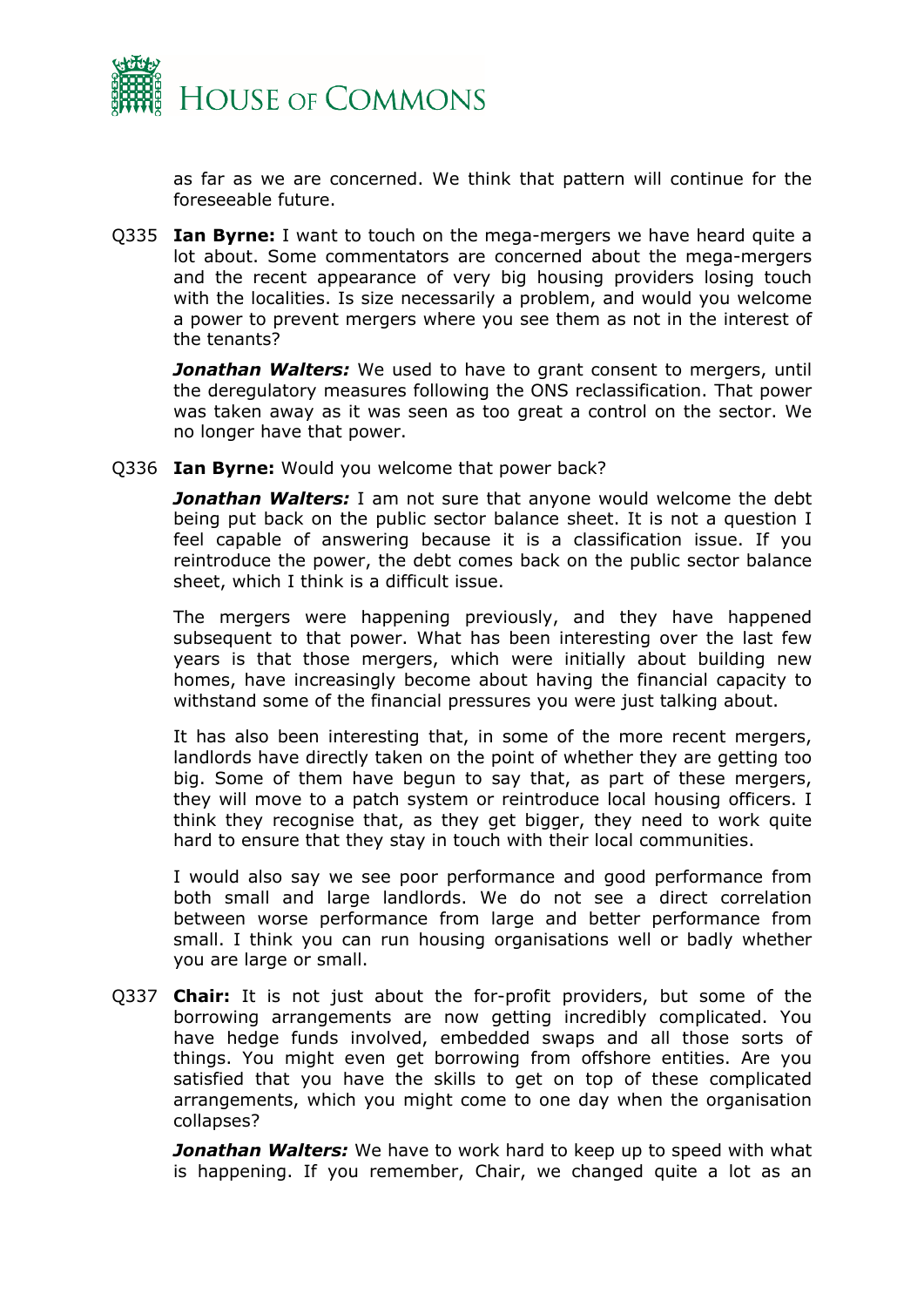

organisation after the Cosmopolitan failure. We adopted a different operating model and took on a great deal of additional, more senior staff to give us the skills we need to regulate effectively. A lot of our work is now focused on ensuring we have the skills and capacity to look at those structures.

Putting aside the consumer issues, on the economic side the complexity of borrowing arrangements, the complexity of some of those constitutional forms, are one of the things we focus on most when we engage in in-depth assessment with organisations, including whether the boards themselves have the right skills and are taking the right advice to understand and manage the risks that come with that.

Q338 **Chair:** Moving on to the issue of where the debt sits in terms of public sector borrowing, in your role as a regulator, should you not be thinking about being a bit more proactive in your value-for-money responsibilities? I am amazed that no one seems to look at the multiplicity of different housing organisations that operate in the same area. If you are looking to do some rationalisation, it would not simply be about trying to put together two already very large organisations; it might be about saying, "You are managing six properties over there, this one is managing 10 over there and that one is managing four down the road, which is hardly efficient. Why don't you do some consolidation and maybe one organisation takes on the properties there and another organisation takes on the properties over there?" We should get away from the idea that, as sometimes happens, you have a bit of green open space and you need four different organisations to agree to cut the grass at a particular time? Should you not be looking at a different way of reshaping the housing market?

**Jonathan Walters:** We are absolutely looking at the value for money offered by organisations. We have seen over the last few years an increasing number of stock swaps, so organisations doing exactly as you have described, saying, "We manage some stock in that area and you manage some stock in that area, and also in this other area we both manage stock. Why don't we—"

Q339 **Chair:** As a regulator, are you taking a lead on that?

*Jonathan Walters:* It is not in our remit to make that happen, but we certainly encourage landlords to think about putting in place the best arrangements to deliver the best value for money. Yes, we support—

Q340 **Chair:** Why is it not in your remit? If you are about value for money, why is it not in your remit? I do not understand that.

*Jonathan Walters:* We do not have a remit to shape the sector and say, "This is how the sector should operate."

Q341 **Chair:** Should it be in your remit, if you are having your remit reformed in the new legislation?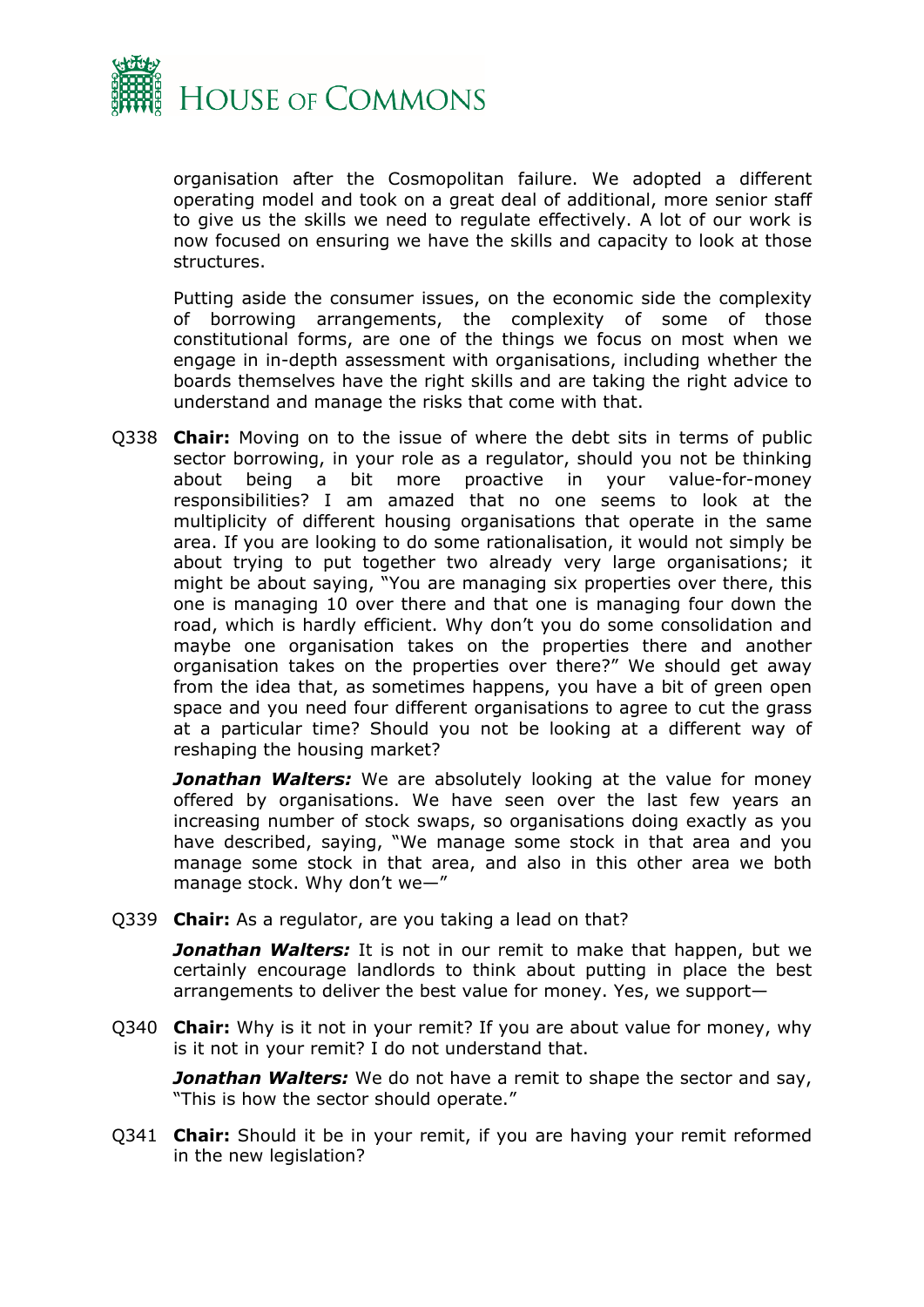

*Jonathan Walters:* That would certainly take us beyond minimising interference. We think it is a job of boards.

Q342 **Chair:** So you are back to this issue of minimum interference. Should that be challenged? Should your role be widened with the removal of that particular constraint?

*Jonathan Walters:* We would be a very different regulator, and I think the Government would need to think very carefully about the trade-off, the pros and cons, that would come from that.

Q343 **Darren Henry:** The importance of tenant engagement has been one of the major themes ever since the Grenfell Tower fire. You need to do this through the tenant involvement and empowerment standard. A common criticism we have had from social housing tenants is that they do not feel listened to by their provider, yet you have only found one provider in breach of the standard. Why is that?

*Jonathan Walters:* This is a good example of where proactive consumer regulation will help. The TI&E standard is not one of the harder-edged standards that is easy to measure. It is not like the decent homes standard, which asks whether a home is of decent quality or not. The tenant involvement and empowerment standard is about how the tenant feels listened to, respected and engaged with by their landlord, which is hard to do as a reactive regulator. As a proactive regulator going out and engaging with tenants and the landlord to come to a view, I think that will give us a much more rounded picture about the tenant involvement and empowerment standard. The fact we are going out there challenging landlords and listening to tenants will be the sort of thing that will drive a culture change in the sector.

Q344 **Darren Henry:** Are you doing that systematically?

*Jonathan Walters:* Once we are able to be a proactive consumer regulator, following the passage of the legislation, that is very much what we want to do.

Q345 **Darren Henry:** Do you feel you have been discouraged from engaging directly since the 2010 review of social housing recommended concentrating on only the most serious failures?

*Jonathan Walters:* As I said, over the last decade we have been very much more of an economic regulator than a consumer regulator, and I think that is one of the reasons why we welcome the legislation, because it will give us a chance to build up the consumer regulation part of the organisation to be on an equal footing with the economic regulation and to be doing both in tandem. You often find that organisations that are poor at delivering a good quality service to their tenants are often poor at other aspects, including on the economic side and on value for money.

I think we have been constrained in the past because you can measure the pounds cost through the economic side, but getting a feel for the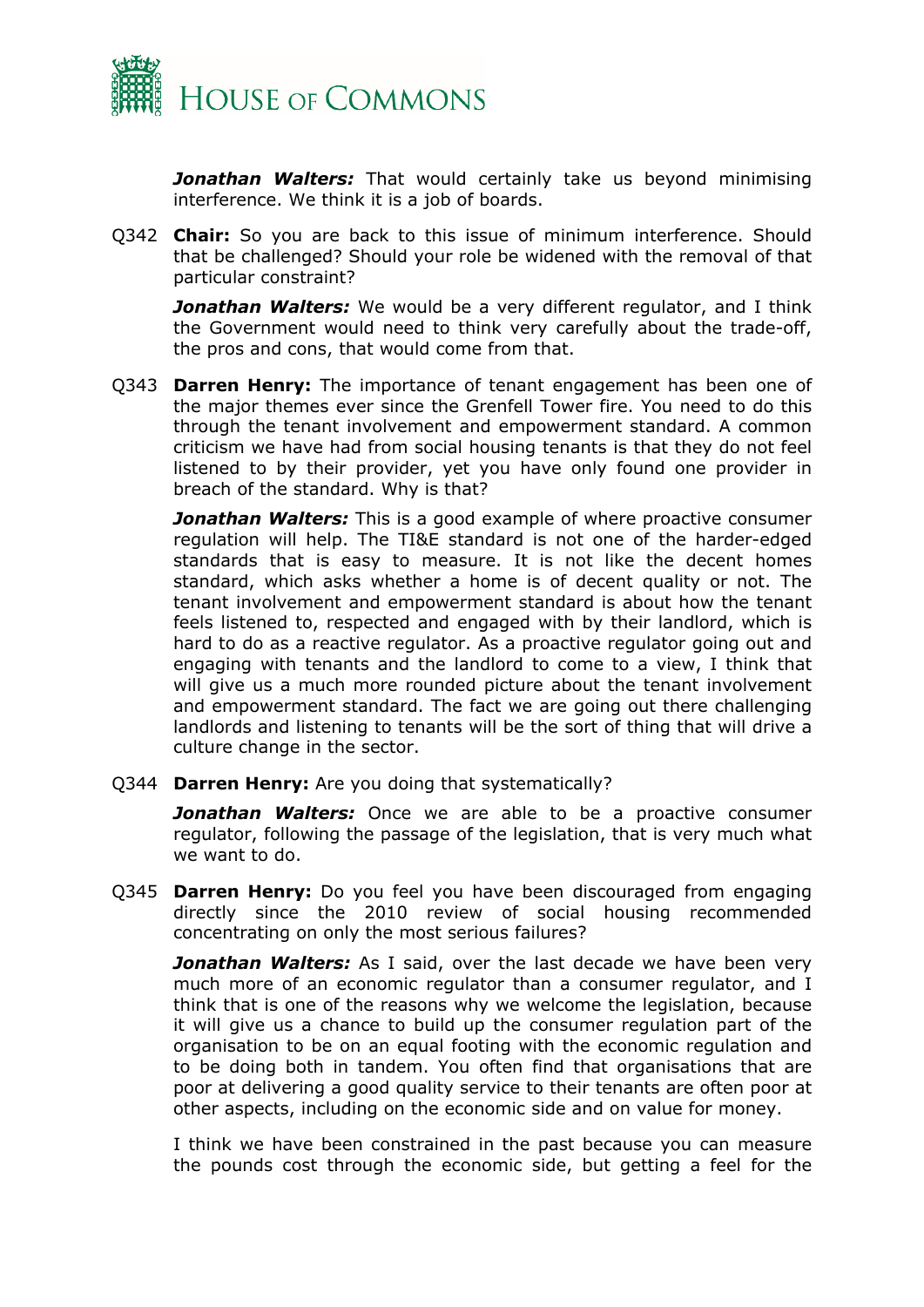

quality of the service that is coming out the other end is very hard without being a proactive consumer regulator. Having both of those together will be a powerful force for driving change.

Q346 **Chair:** The appalling situation that happened with Clarion at Eastfields was presented to the Committee. Is that an indication that both your organisations failed, or is there a gap in the regulations that means neither of you can properly succeed?

*Jonathan Walters:* There were lots of very unique or particular features to the Eastfields estate, and it is not something that we see replicated up and down the country. We periodically see these cases, a number of which have been on the news, where tenants have a very poor experience. We think that is absolutely wrong and landlords should be putting it right.

We do not think there is a widespread failure across all 4.4 million homes, but we do think there are pockets of poor performance that need to be addressed.

*Richard Blakeway:* I was struck that the complaints, including Eastfields, that were on ITV and elsewhere were not coming to us. That is a concern because, although we have had a significant increase in the volume of complaints that we receive, there are people who are not coming to us. That raises questions about whether they are not coming to us because they are not aware of us, because of access issues in the complaints process or because they have made a complaint but it is not progressing. Those are things that we are addressing.

One of the things that is clear to me is that if we simply stopped as an ombudsman at the individual complaint, a huge amount of insight and learning, extending fairness to residents who might not have always complained, will be lost. It is incumbent on us to be proactive as an ombudsman and to move beyond the individual complaint. It is also clear to me that, under the co-regulatory model, landlords can learn a tremendous amount from their complaints to improve their services, their systems and their procedures.

Our starting point as an ombudsman is always going to be with the individual but we move beyond that. The regulator looks at the organisation and the effectiveness of the organisation. In the work that we are doing together, we are making sure that we complement each other so there isn't the gap that you are indicating.

Q347 **Chair:** Is there going to be an unnecessary overlap? The ombudsman, as you say, is now going to look at systemic failings. Is there any point in having the regulator do the same thing?

*Richard Blakeway:* We bring a unique perspective as an ombudsman, given the insight we have based on the individual experiences. Our starting point is very different from the starting point of the regulator. Our evidence base is different from the evidence base of the regulator,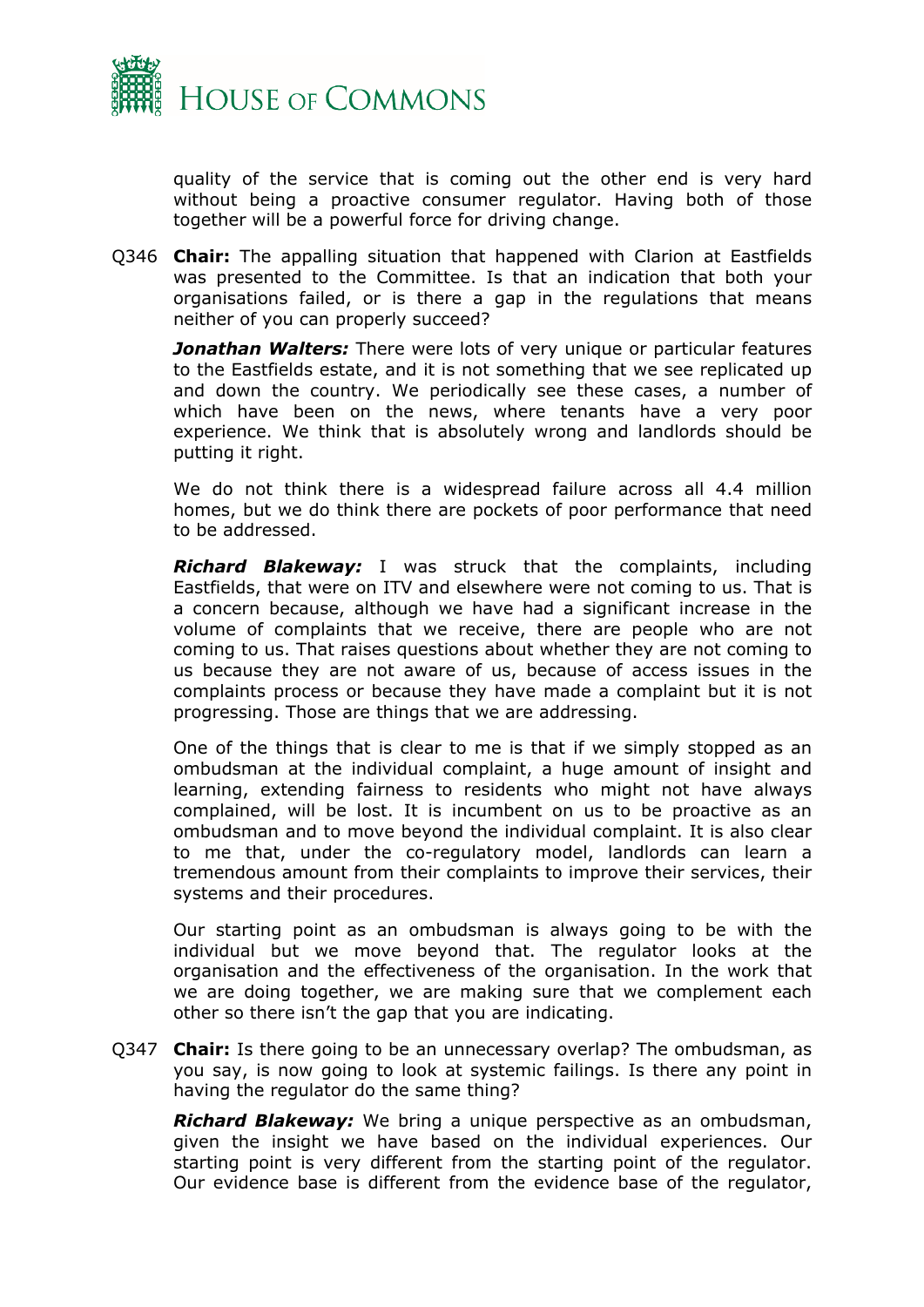

which is why the two organisations are complementary. A systemic issue, for me, is a repeated failing. Since I have been ombudsman, we have doubled the number of orders and recommendations we make. We could keep on increasing it, but where do we get to the point at which we are addressing the issues that we repeatedly see in the complaints that we investigate? That is my approach to systemic failings. You can meet the standards, you can achieve the outcomes against the standards, you may not breach the standards, but you can learn. That is why our systemic work is so focused on ensuring that landlords are proactively learning from the complaints they see, which may well always fall below the level of organisational failure or breach of the standards.

**Jonathan Walters:** I agree. We welcome the reports that Rick and his team have been publishing. It has been useful learning for the sector, and we share that information quite regularly. We are looking at something slightly different. Rick is looking across the sector at particular individual issues, and we are looking at organisations and how they are performing in the round. Those two dovetail together quite nicely.

Q348 **Chair:** So we are not going to see any more Eastfields, then?

*Jonathan Walters:* It is ultimately for the landlords to put that right, and we have been out—

Q349 **Chair:** But you are responsible for regulating the landlords. These are the frustrations that we have.

*Jonathan Walters:* We have been out saying to landlords, "How do you know that you do not have an Eastfields? How do you know that you do not have a Croydon? What are you doing? How is the board assuring itself about what is happening with its stock?" That is the right thing for the regulator to do, to hold landlords to account for knowing that and dealing with it.

Q350 **Chair:** So proactive rather than just reactive?

*Jonathan Walters:* Absolutely.

Q351 **Chair:** When we come to our recommendations as a Committee, are there any key things that you would like to see us recommend that would help you deliver better housing for tenants, which is what we are all here for?

**Jonathan Walters:** The proactive regulation of putting economic and consumer together is going to be important, and the sooner we can get on with that the better. We are keen to see the legislation passed. I said at the start of my evidence that the powers we have been given in that legislation will help us to do the job properly. That is the thing we are most keen to see to get on and do the job.

*Richard Blakeway:* Landlords need to think about how they learn from the issues we see, as well as complying with the standards that are produced. I think landlords also need to ensure that they embrace and